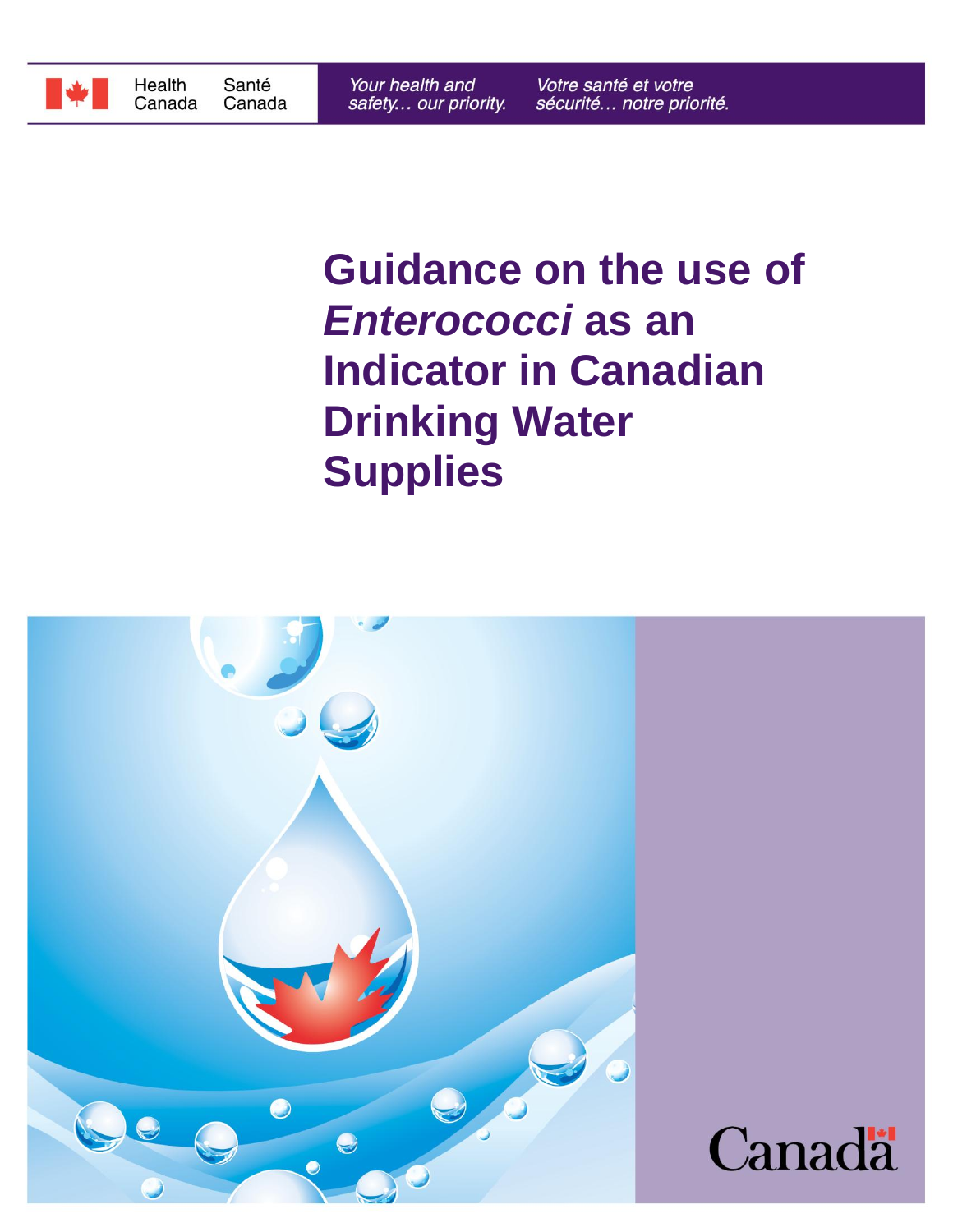*world as measured by longevity, lifestyle and effective use of the public health care system. all of Canada's people and to making this country's population among the healthiest in the maintain and improve their health. Health Canada is committed to improving the lives of Health Canada is the federal department responsible for helping the people of Canada*

use of *Enterococci* as an Indicator in Canadian Drinking Water Supplies Guidelines for Canadian Drinking Water Quality: Guidance Document – Guidance on the

is available on the internet at the following address:

publications/water-quality.html www.canada.ca/en/health-canada/services/environmental-workplace-health/reports-

Également disponible en français sous le titre :

d'approvisionnement en eau potable canadiennes Conseils sur l'utilisation des *entérocoques* comme indicateur dans les sources Recommandations pour la qualité de l'eau potable au Canada : Document de conseils –

To obtain additional information, please contact:

E-mail: hc.publications-publications.sc@canada.ca TTY: 1-800-465-7735 Fax: 613-941-5366 Toll free: 1-866-225-0709 Tel.: 613-957-2991 Ottawa, ON K1A 0K9 Address Locator 0900C2 Health Canada

2020 © Her Majesty the Queen in Right of Canada, as represented by the Minister of Health,

Published: June 2020

provided the source is fully acknowledged. This publication may be reproduced for personal or internal use only without permission

Pub.: 190624 ISBN: 978-0-660-34306-8 Cat.: H144-68/2020E-PDF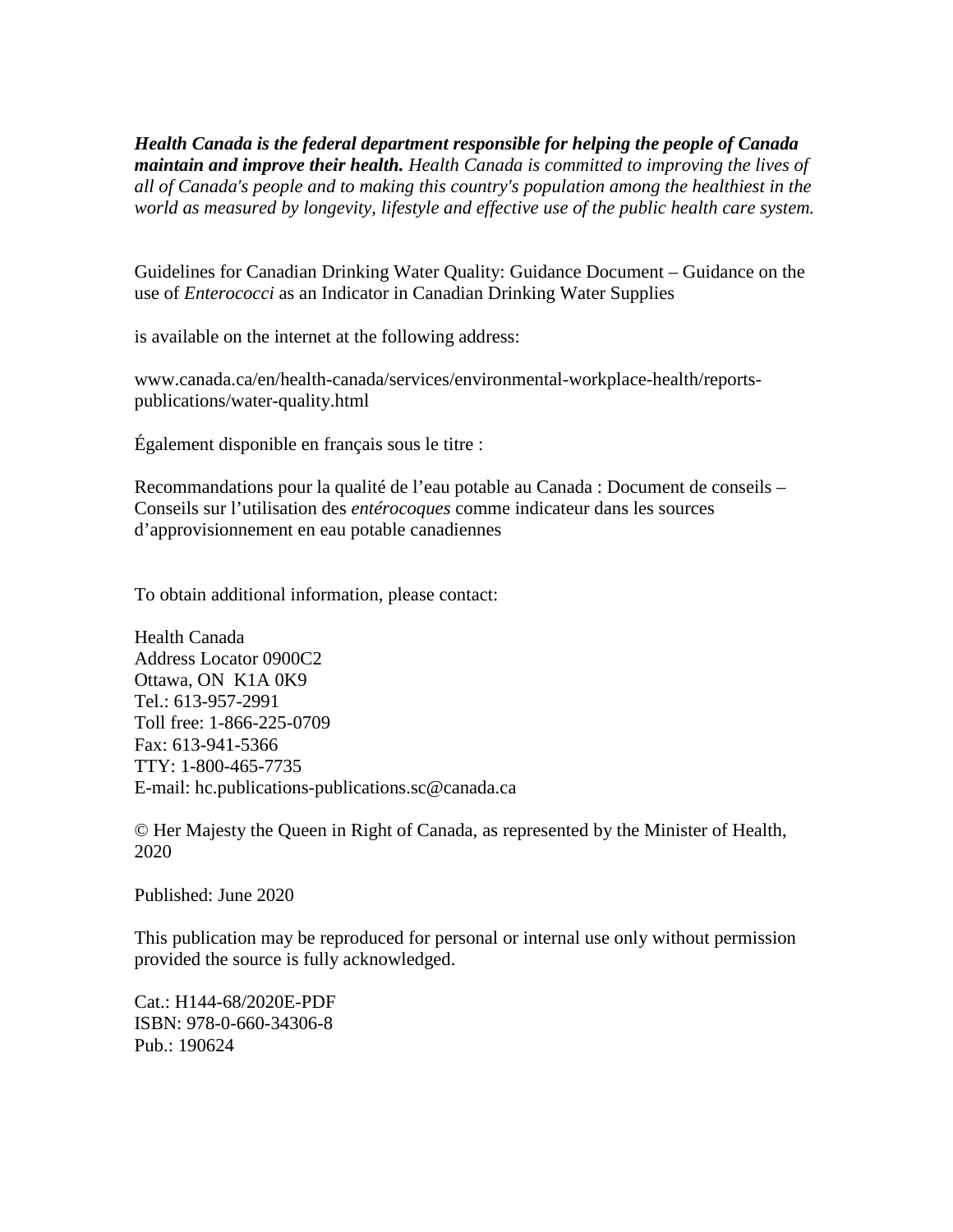# **Guidance on the use of Enterococci as an Indicator in Canadian Drinking Water Supplies**

**Ottawa, Ontario Health Canada**

**June 2020**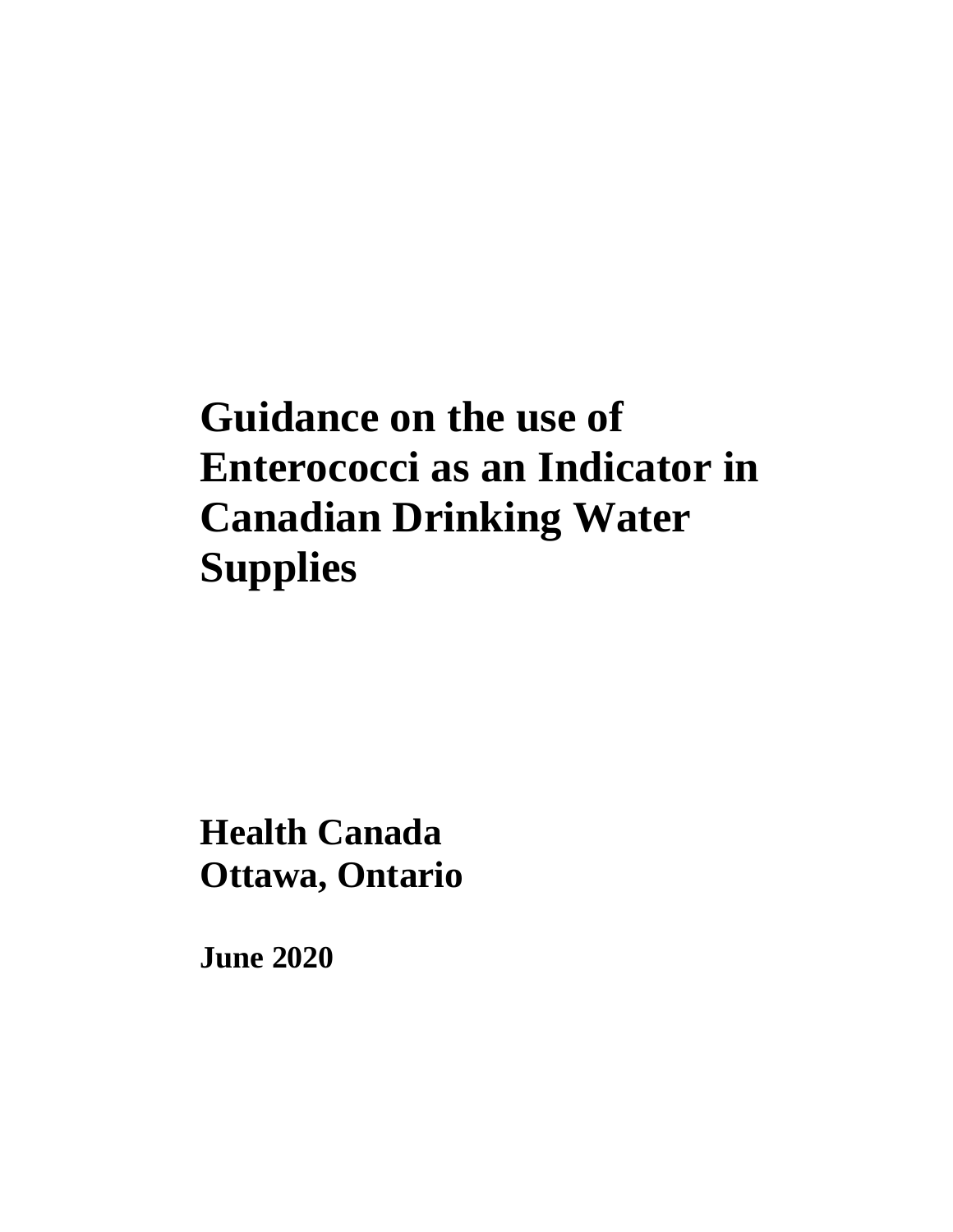This document may be cited as follows:

Health Canada (2020). Guidance on the Use of Enterococci as an Indicator in Canadian Drinking Water Supplies. Water and Air Quality Bureau, Healthy Environments and Consumer Safety Branch, Health Canada, Ottawa, Ontario. (Catalogue No. H144-68/2020E-PDF).

The document was prepared in collaboration with the Federal-Provincial-Territorial Committee on Drinking Water of the Federal-Provincial-Territorial Committee on Health and the Environment.

Any questions or comments on this document may be directed to:

Water and Air Quality Bureau Healthy Environments and Consumer Safety Branch Health Canada 269 Laurier Avenue West, Address Locator 4903D Ottawa, Ontario Canada K1A 0K9

Tel.: 1-833-223-1014 (toll free) Fax: 613-952-2574 E-mail: hc.water-eau.sc@canada.ca

Other Guideline Technical Documents for the Guidelines for Canadian Drinking Water Quality can be found on the following web page: www.canada.ca/en/healthcanada/services/environmental-workplace-health/reports-publications/water-quality.html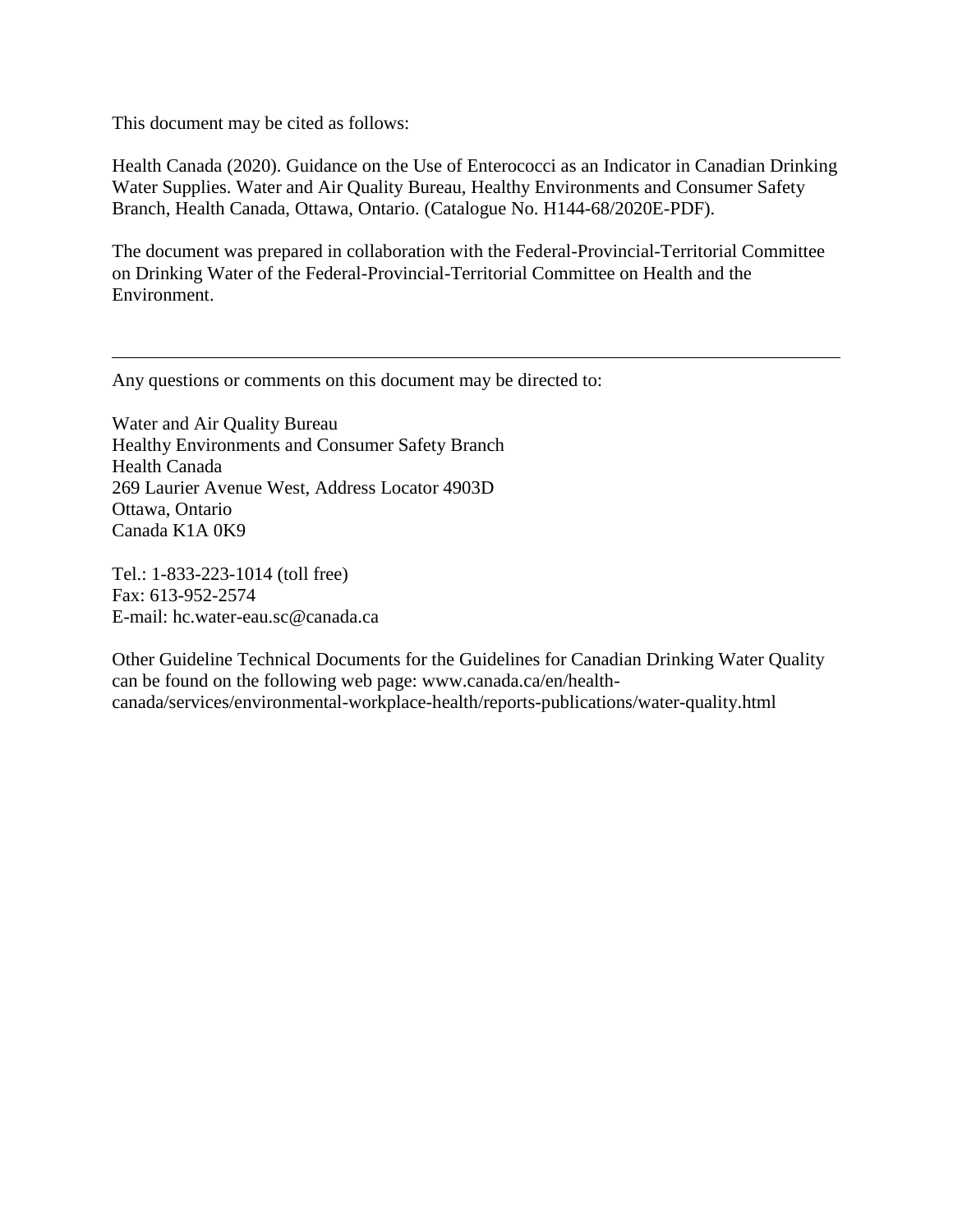# **Background on guidance documents**

Health Canada works with the provinces, territories and federal agencies to establish the Guidelines for Canadian Drinking Water Quality. Over the years, new methodologies and approaches have led Health Canada, in collaboration with the Federal-Provincial-Territorial Committee on Drinking Water, to develop a new type of document, guidance documents, to provide advice and guidance on issues related to drinking water quality for parameters that do not require a formal guideline under the Guidelines for Canadian Drinking Water Quality.

There are two instances in which the Federal-Provincial-Territorial Committee on Drinking Water may choose to develop a guidance document. The first would be to provide operational or management guidance related to specific drinking water–related issues (e.g., boil water advisories), in which case the document would provide only limited scientific information or health risk assessment. The second instance would be to make health risk assessment information available when a guideline is not deemed necessary.

Guidelines are established under the Guidelines for Canadian Drinking Water Quality specifically for contaminants that meet all of the following criteria:

- 1. exposure to the contaminant could lead to adverse health effects;
- 2. the contaminant is frequently detected, or could be expected to be found, in a large number of drinking water supplies throughout Canada; and
- 3. the contaminant is detected, or could be expected to be detected, at a level that is of possible health significance.

If a contaminant of interest does not meet all these criteria, Health Canada, in collaboration with the Federal-Provincial-Territorial Committee on Drinking Water, may choose not to establish a numerical guideline or develop a guideline technical document. In such a case, a guidance document may be developed.

Guidance documents undergo a similar process as guideline technical documents, including public consultations through the Health Canada website. They are offered as information for drinking water authorities and, in some cases, to provide guidance in spill or other emergency situations.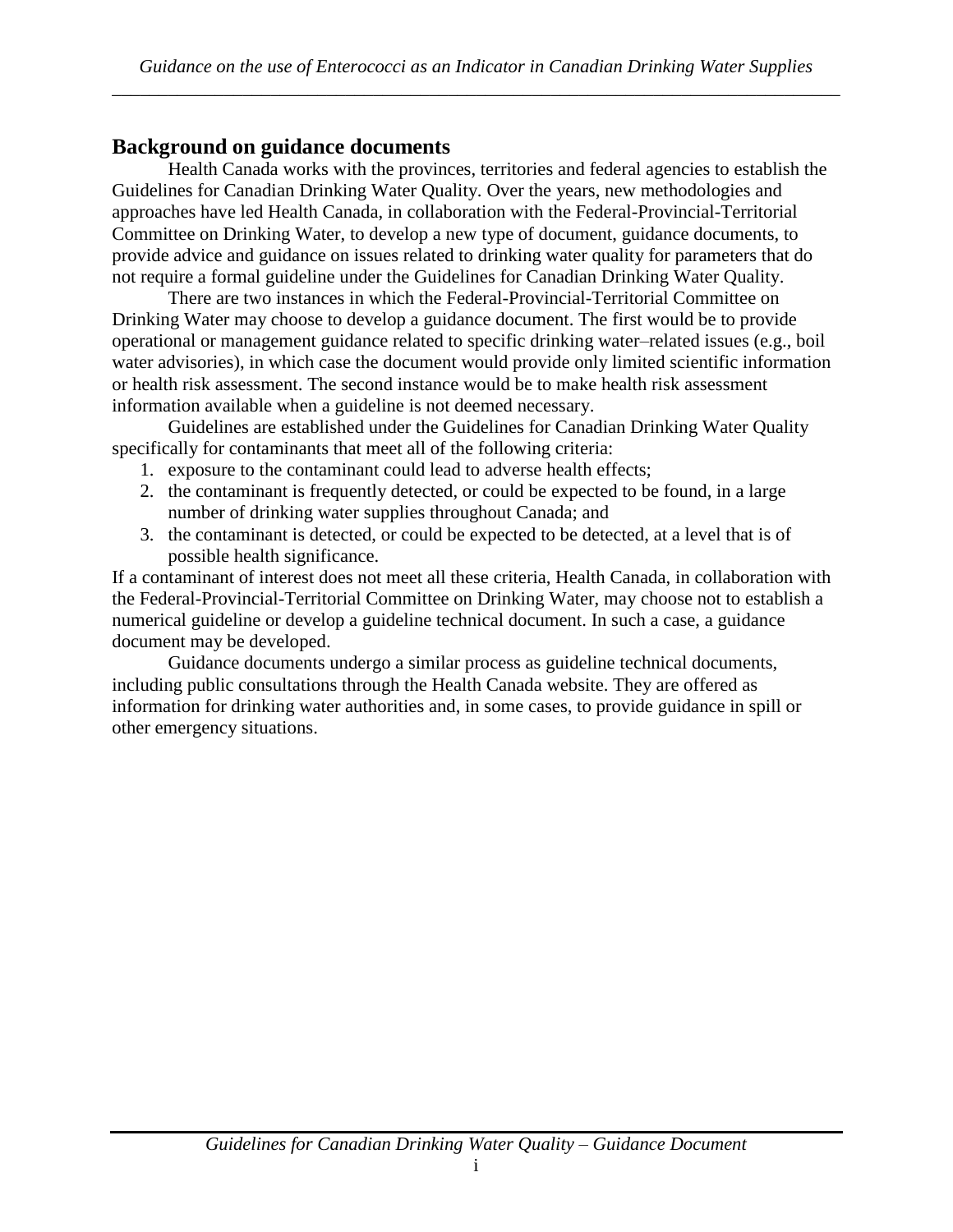# **Executive summary**

Enterococci are a bacteriological indicator of fecal contamination. Their presence in drinking water indicates that fecal pathogens may be present which can pose a health risk to consumers. They can be included in a drinking water monitoring program to provide information on the quality of the source water, the adequacy of treatment and the delivery of safe drinking water to the consumer.

Health Canada completed its review of enterococci in drinking water. This guidance document was prepared in collaboration with the Federal-Provincial-Territorial Committee on Drinking Water. It describes the significance, sampling and treatment considerations for the use of enterococci as a bacteriological indicator in the context of drinking water quality and safety.

#### **Assessment**

Under a source-to-tap approach to providing high quality drinking water, enterococci are a complementary indicator of fecal contamination. For jurisdictions considering monitoring in addition to the regulatory requirements, this parameter can supplement existing *E. coli* and total coliforms monitoring programs, to afford a better understanding of microbiological water quality and inform decision-making. An important advantage of the enterococci group is that they are somewhat more resistant to environmental stresses and drinking water disinfectants than *E. coli*, although both are readily inactivated by drinking water disinfection. Enterococci may persist longer than *E. coli* in some water environments. They are therefore useful as a bacterial indicator to provide additional insight into fecal contamination issues in systems suspected of being susceptible to fecal contamination— such as undisinfected groundwater sources and distribution systems—but where *E. coli* has not been found or is infrequently detected. The intent of this document is to provide stakeholders, such as provincial and territorial regulatory authorities, decision makers, water system owners, laboratories and consultants with guidance on how enterococci can be used in a drinking water monitoring program with the objectives of identifying and minimizing microbiological risks in Canadian water systems.

# **International considerations**

Drinking water quality guidelines, standards and/or guidance established by foreign governments or international agencies may vary due to the science available at the time of assessment, as well as the utilization of different policies and approaches. Enterococci are widely used for assessing water quality in many parts of the world, but are not used as frequently as other indicators such as *E. coli*. The World Health Organization and the Australian drinking water authority indicate enterococci can be used to assess source, treated and distributed water quality, but have not established drinking water guideline values. The European Union's Drinking Water Directive includes enterococci as an audit parameter for monitoring in drinking water distribution systems with a standard of zero enterococci per 100 mL of water and testing requirements that are less frequent than routine monitoring parameters.

The United States Environmental Protection Agency (U.S. EPA) has not established a drinking water guideline value for enterococci. The Ground Water Rule includes enterococci alongside *E. coli* and coliphages as options when testing for indicators of fecal contamination when total coliforms are detected in untreated ground water systems.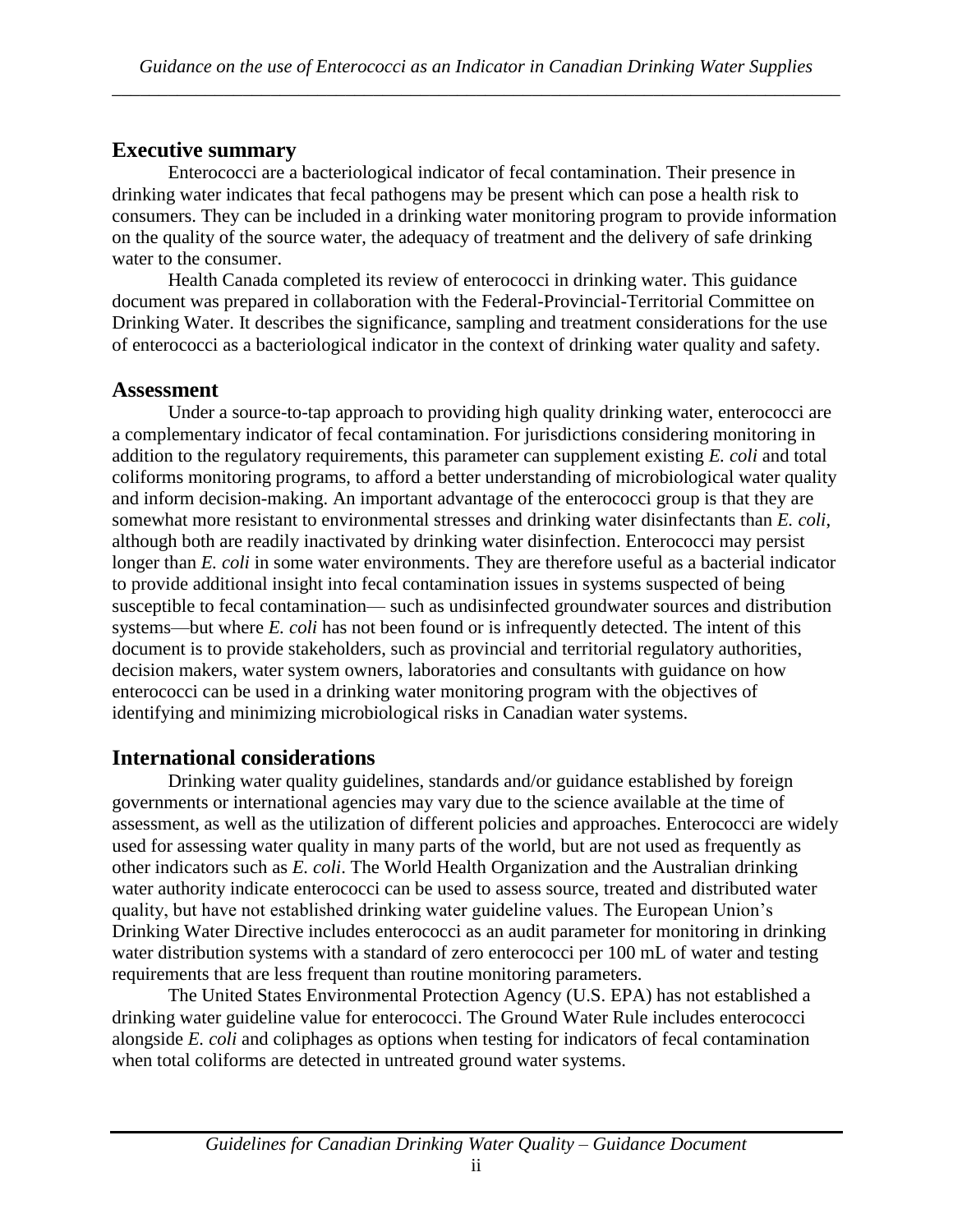# **Table of Contents**

|            | Part A. Guidance on the use of Enterococci as an indicator in Canadian |  |  |
|------------|------------------------------------------------------------------------|--|--|
|            |                                                                        |  |  |
| A.1        |                                                                        |  |  |
| A.2        |                                                                        |  |  |
| A.3        |                                                                        |  |  |
| A.4        |                                                                        |  |  |
|            |                                                                        |  |  |
| B.1        |                                                                        |  |  |
|            | B.1.1                                                                  |  |  |
|            | <b>B</b> 1.2                                                           |  |  |
| B.2        |                                                                        |  |  |
|            | B.2.1                                                                  |  |  |
|            | B.2.2                                                                  |  |  |
|            | B.2.3                                                                  |  |  |
|            | B.2.4                                                                  |  |  |
|            | <b>B.2.4.1</b>                                                         |  |  |
|            |                                                                        |  |  |
|            | <b>B.2.5</b>                                                           |  |  |
| B.3        |                                                                        |  |  |
|            | <b>B.3.1</b>                                                           |  |  |
|            | <b>B</b> 3.2                                                           |  |  |
|            | <b>B.3.3</b>                                                           |  |  |
| B.4        |                                                                        |  |  |
| B.5        |                                                                        |  |  |
| <b>B.6</b> |                                                                        |  |  |
|            |                                                                        |  |  |
| C.1        |                                                                        |  |  |
| C.2        |                                                                        |  |  |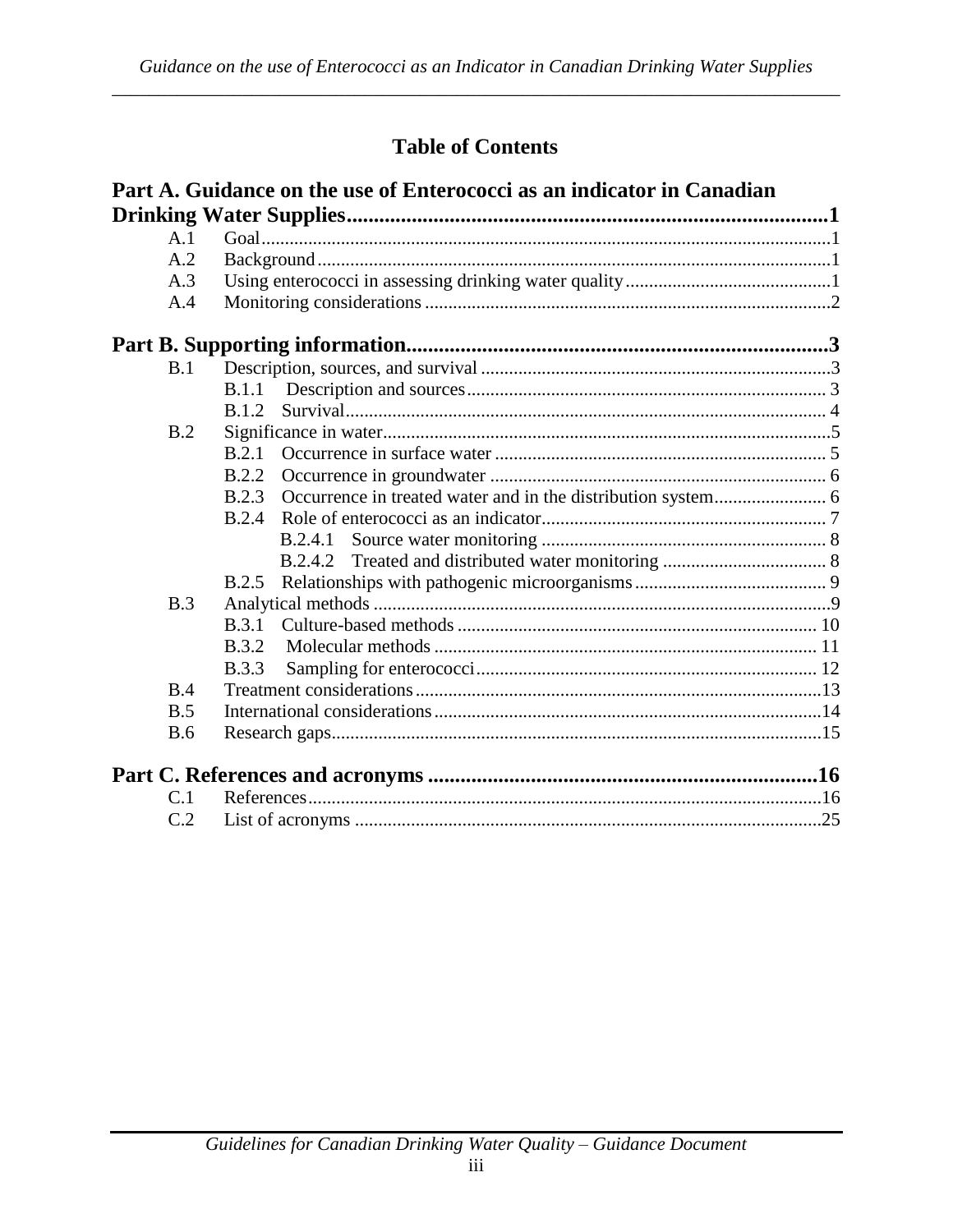# **Drinking Water Supplies Part A. Guidance on the use of Enterococci as an indicator in Canadian**

# **A.1 Goal**

programs. how the enterococci group of organisms can be used as an indicator in drinking water monitoring departmentsand stakeholders (such as water system owners and laboratories) with guidance on The intent of this document is to provide provinces, territories, other government

# **A.2 Background**

indicators. additional information on water quality. The enterococci group of organisms is one of these alternative or additional indicators has been explored by the drinking water industry to provide *coli* does not necessarily indicate the absence of these microorganisms. Thus, the use of disinfectants than many types of bacteria, viruses and protozoa; and therefore the absence of *E.* treated. However, *E. coli* is more sensitive to environmental stresses and drinking water of an internationally accepted approach for verifying that drinking water has been adequately along with total coliforms as a general indicator of microbial water quality contamination, is part contamination in drinking water. Using *E. coli* as the primary indicator of fecal contamination impractical. Globally, *E. coli* is widely utilized as the first indicator of choice for detecting fecal microbiological safety of water as the direct detection of pathogenic organisms remains In drinking water monitoring programs, indicator organisms are used to assess the

# **A.3 Using enterococci in assessing drinking water quality**

somewhat more resistant to environmental stresses and drinking water disinfectants than *E. coli*. are a hardy group of bacteria that provide a strong indication of fecal contamination and are recreational water, drinking water and water re-use applications in many parts of the world. They Enterococci have been used as fecal indicator bacteria for assessing the quality of

additional information on: Enterococci, like *E. coli* can be used in drinking water monitoring programs to provide

- $\bullet$  the quality of the drinking water source;
- the adequacy of drinking water treatment; and
- the microbial condition of the distribution system.

detected very infrequently. being susceptible to fecal contamination but where *E. coli* has not been found or has been be considered for microbial indicator monitoring in drinking water systems that are suspected of persistence, enterococci may be detected in cases where *E. coli* is not. Therefore, enterococci can better insight into fecal contamination events in vulnerable systems. Given their greater internationally have shown that enterococci are useful as a supplemental indicator, providing Some groundwater and distribution system monitoring programs in North America and

Enterococci testing may be useful in the following scenarios:

contamination (e.g., as determined by source water assessments, historical monitoring programs for groundwater sources that are vulnerable to fecal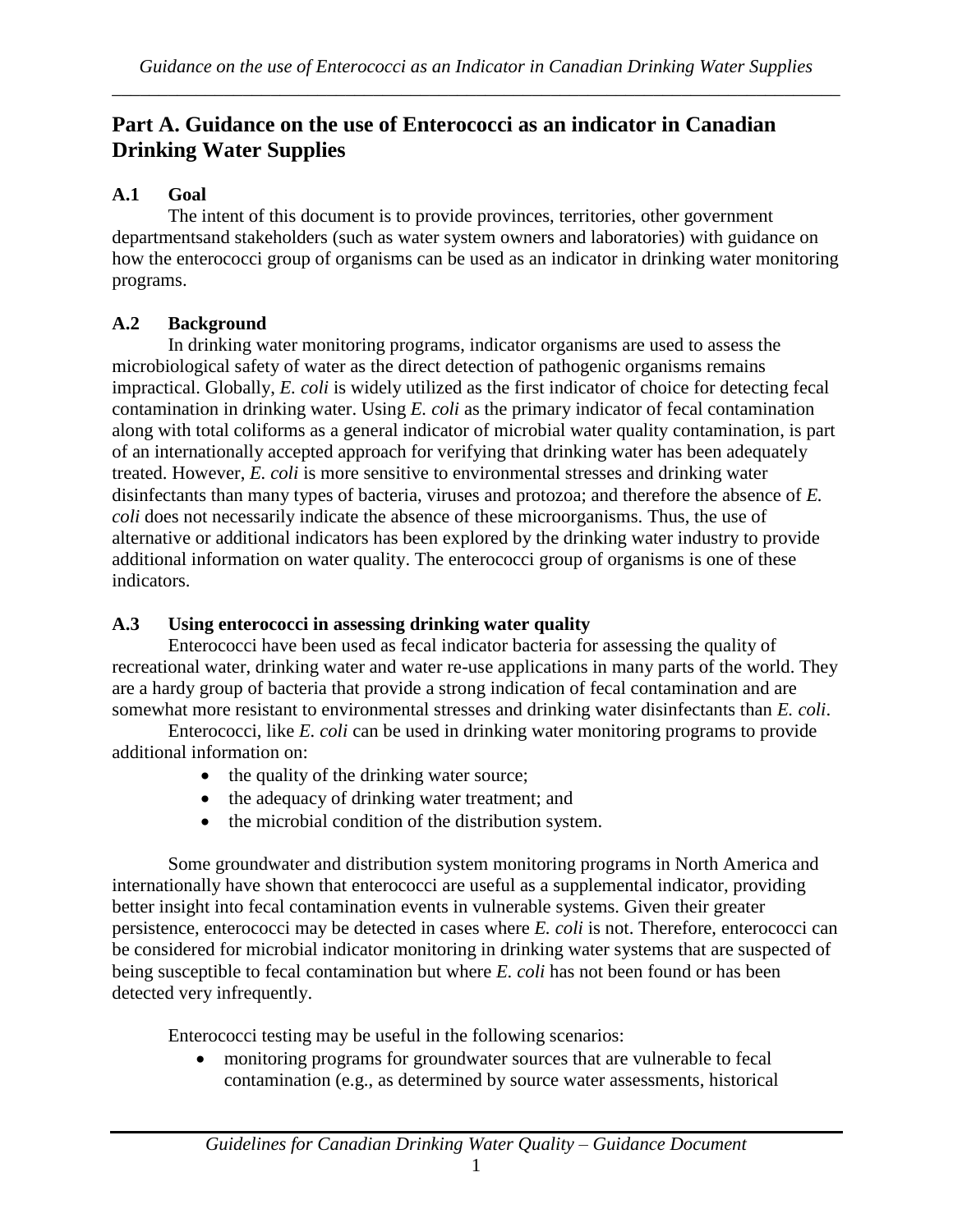microbiological data, or for systems not meeting the minimum 4 log goal for the removal and/or inactivation of enteric viruses).

• monitoring programs following water mains disinfection procedures for water utilities frequently experiencing disruptions in their drinking water distribution system (e.g., repeated mains breaks or pressure losses).

For other areas such as surface water sources and drinking water immediately posttreatment or leaving the treatment plant, the data is less clear about significant differences in the survival and detection of enterococci and *E. coli*.

Water utilities considering the use of enterococci need to be aware of the limitations of this group of indicators, including their detection in more non-fecal habitats than *E. coli*; and the very limited comparative detection data. Until more data are available, it is recommended that enterococci be viewed as a complementary indicator of fecal contamination. Combining multiple indicators affords a better understanding of changes in microbial water quality, and increases the likelihood of detecting periods of higher risk to human health; this is an approach supported by the drinking water literature.

Decisions regarding including enterococci as a monitoring parameter in a regulatory or legislative context should be made by the responsible drinking water authority in cooperation with drinking water utilities. Individual water utilities considering conducting voluntary monitoring for enterococci should base their decisions on a system-specific assessment. Utilities should also consult with the responsible drinking water authority to confirm system-specific requirements and necessary corrective action should enterococci be detected (see A.4).

#### **A.4 Monitoring considerations**

Authorities and water utilities need to be aware that fecal indicator bacteria are used to provide a check of the performance of the barriers in place for the production of safe drinking water. They are not intended to serve as a rapid indicator of system operational issues, but they can alert water utilities to serious water quality problems that require action. Ideally, water utilities wishing to further achieve their objective of minimizing risk and assuring drinking water quality should focus their strategies on process management improvements. For example, the development of a water safety plan can help identify priority drinking water system hazards and risks as well as the monitoring tools needed for verifying that the system is delivering drinking water of the desired level of quality.

For any drinking water system, sampling frequency will vary based on the goals of the monitoring program as discussed in B.3.3. The presence of enterococci provides evidence of the potential vulnerability of the source water or treated and distributed water to fecal contamination. Detection should lead to further action including an evaluation of potential sources or causes and of the capability of the barriers in place to achieve safe-drinking water. When enterococci are detected in a drinking water sample, confirmation, notification and corrective actions similar to those outlined in the guideline technical document for *E. coli* should be put in place.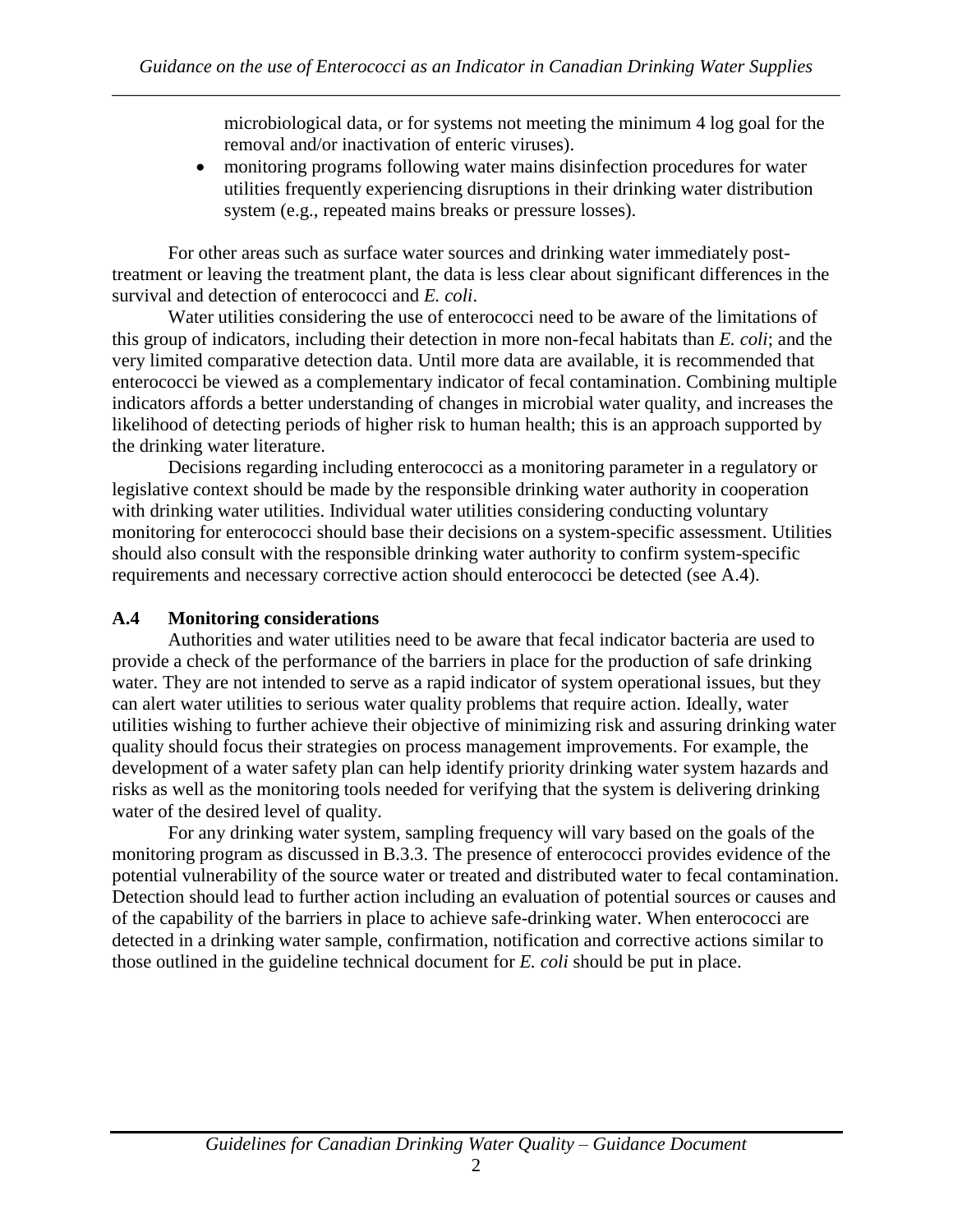# **Part B. Supporting information**

#### **B.1 Description, sources, and survival**

#### *B.1.1 Description and sources*

Enterococci are members of the bacterial genus, *Enterococcus*. They are Gram-positive, round-shaped bacteria that occur singly, in pairs or short chains.

The classification of enterococci has evolved over the years. Enterococci were first considered a specific division of the genus *Streptococcus* that met criteria of being able to: grow between 10 and 45°C, survive heating for 30 minutes at 60°C, and grow at pH 9.6 and at 6.5% sodium chloride. Enterococci have also been referred to as fecal streptococci since they were initially found in intestines of animals. The development of molecular methods led to the designation of *Enterococcus* as a new genus in 1984 (Fisher and Phillips, 2009).

The genus is currently thought to comprise 30-plus species classified into 5–6 major groups (*E. faecalis, E. faecium, E. avium, E. gallinarum, E. italicus, and E. cecorum*) (Svec and Devriese, 2009; Byappanahalli et al., 2012a). However, much uncertainty still exists regarding the true number of species, their groupings and the scope of their habitats (Del Mar Lleò et al., 2005). The terms, enterococci, fecal streptococci and intestinal enterococci are encountered in the drinking water literature, but for practical purposes these can be considered largely synonymous and interchangeable (Del Mar Lleò et al., 2005; Byappanahalli et al., 2012a).

Enterococci occur naturally in the intestines of humans and a range of animals, including mammals, birds, reptiles and insects. Human and animal feces are a habitat for virtually all enterococci species (Byappanahalli et al., 2012a). Although enterococci are members of the natural fecal flora, occasionally some have also been implicated in opportunistic infections. These have occurred at locations outside the intestines under conditions where immunity has been suppressed, where tissue injuries have occurred or where the body's normal flora has been disrupted as a result of use of prescription antibiotics (Tendolkar et al., 2003). Consumption of treated drinking water has not been reported as a route of exposure leading to infection.

Enterococci have also been detected in diverse environmental habitats (Byappanahalli et al., 2012a; Staley et al., 2014). These have included plants, flowers, vegetables, cereals and grasses (Mundt et al., 1962; Müller et al., 2001; Ott et al., 2001; Sánchez Valenzuela et al., 2012); freshwater and marine water sand, soil and sediments (Obiri-Danso and Jones, 2000; Ran et al., 2013); and mats of the green algae *Cladophora,* decaying seaweed and submerged aquatic vegetation (Anderson et al., 1997; Whitman et al., 2003; Badgley et al., 2010; Byappanahalli et al., 2012a).

Concentrations in human and animal feces typically fall in the range from  $10^3$ - $10^7$  cells per gram (Ashbolt et al., 2001; Leclerc et al., 2001; Ervin et al., 2013). Numbers in animal species can vary considerably and some studies have found higher enterococci numbers in the feces of farm animals and domestic pets than in human feces (Ervin et al., 2013; Masters et al., 2015). In general, numbers of enterococci in human and animal feces are lower than *E. coli* numbers by one to a few orders of magnitude (on a  $log_{10}$  scale) (Donnison, 1992; Cabral, 2010; Ervin et al., 2013, Boehm and Sassoubre, 2014). In general, concentrations of enterococci in temperate lakes and rivers are typically less than  $10^3$  colony forming units (CFU) per 100 mL (Jenkins et al., 2005; Ran et al., 2013). Concentrations can be elevated in response to rainfall events, with surface water samples containing  $10^4 - 10^5$  CFU/100 mL having been recorded (Haack et al., 2003; Wilkes et al., 2009; Nnane et al., 2011). Concentrations exceeding  $10^2$  CFU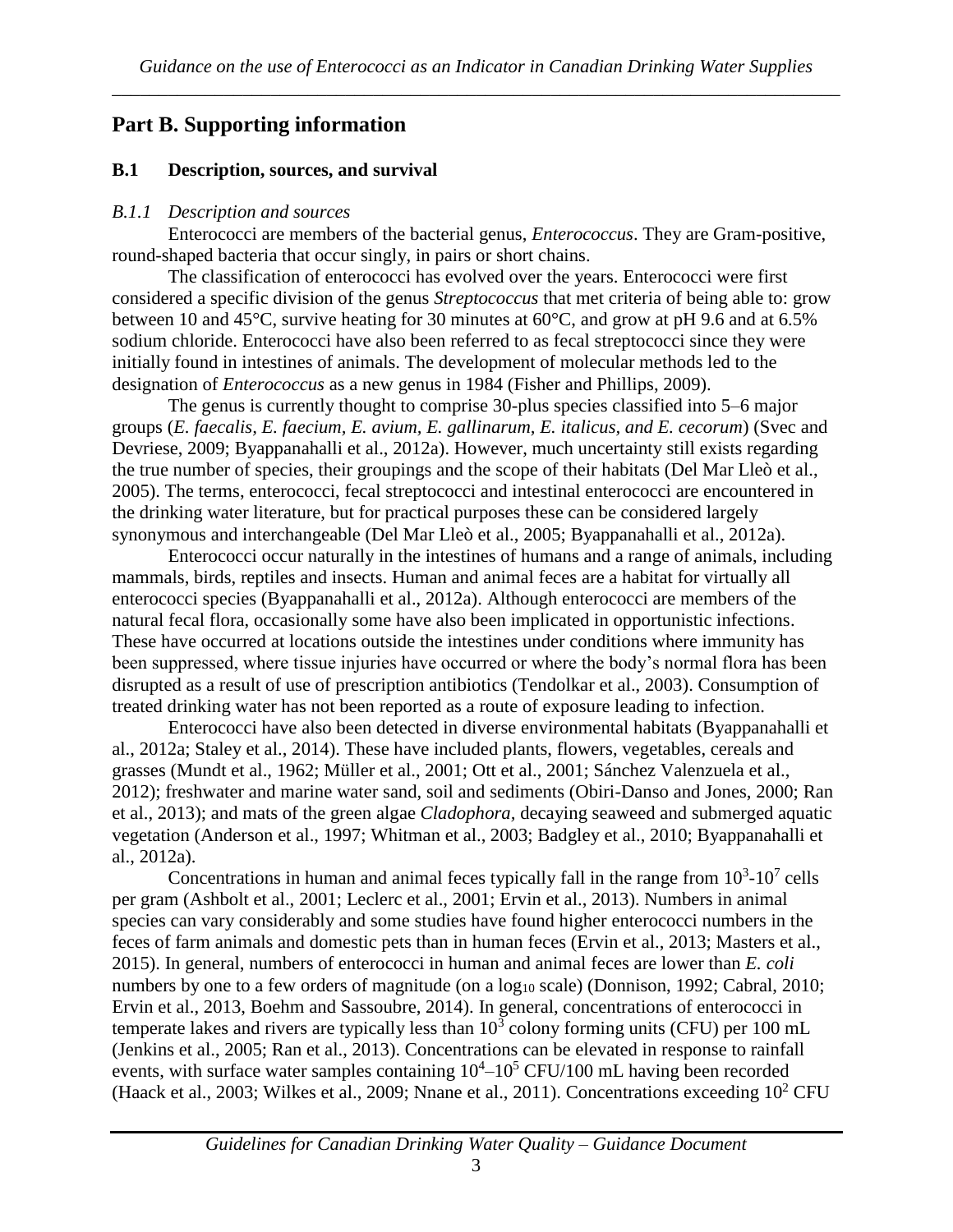per 100 mL have been reported for contaminated groundwater sources (Atherholt et al., 2003; Schneeburger et al., 2015). Counts of  $10^3$ -10<sup>4</sup> organisms/g have been recorded in sands, soils and beach substrates, such as algae (Whitman et al., 2003; Ran et al., 2013).

The species most commonly identified from enteric and environmental niches are *E. faecalis* and *E. faecium* (Staley et al., 2014). *E. faecalis* and *E. faecium* are the predominant species encountered in human and animal feces and sewage. Other species commonly isolated from human fecal material, but in lower numbers include *E. durans*, *E. hirae*, *E. gallinarum*, and *E. avium* (Poucher et al., 1991; Moore et al., 2008; Staley et al., 2014). Several species (e.g., *E. cecorum, E. columbae, E. casseliflavus, E. durans*, *E. hirae*, *E. mundtii*) have also been identified as common members of the normal intestinal flora of various animal species (Staley et al., 2014; Splichalova et al., 2015; Medeiros et al., 2017; Beukers et al., 2017).Members of the genus that have been found among plants have included *E. faecalis E. faecium E. camelliae*, *E. casseliflavus*, *E. mundtii,* and *E. sulfureous* (Collins et al., 1986; Müller et al., 2001; Ott et al., 2001; Byappanahalli et al., 2012a, Staley et al., 2014). Numerous enterococci species have been recovered from sands and soils (Byappanahalli et al., 2012a; Ran et al., 2013).

Surface water and groundwater investigations have demonstrated that other enterococci species may be encountered at frequencies similar to or exceeding those of *E. faecium or E. faecalis* (Moore et al., 2008; Suzuki et al., 2012; Furtula et al., 2013). Moore et al. (2008) observed that *E. casseliflavus* was the dominant species in urban runoff, while *E. faecium*, *E. faecalis* and *E. hirae* were dominant in sewage samples. Only a few studies have characterized the enterococci species detected in municipal scale drinking water supplies and groundwater sources. Available reports have consistently identified that the feces species *E. faecalis* and *E. faecium* are the two species detected most often in these sources (Sinton and Donnison, 1994; Celico et al., 2004; Grammenou et al., 2006; Jackson et al., 2012; Peter et al., 2012). Other enterococci species have been detected, but typically less often (Sinton and Donnison, 1994; Jackson et al., 2012).

Enterococci have been found in the environment in the absence of known sources of fecal contamination (Whitman et al., 2003; Byappanahalli et al., 2012a, 2012b) However, enterococci can still be regarded as indicators of fecal pollution for most practical purposes (WHO and OECD, 2003; AWWA, 2017). The detection of enterococci in a groundwater source or drinking water sample provides a strong indication of recent fecal pollution and, at minimum, provides evidence of a possible pathway for the entry of fecal contamination. Evaluation of the species present and possible origins can be undertaken to further understand system issues.

## *B.1.2 Survival*

Numerous factors affect the survival of indicator bacteria in water environments including temperature, exposure to sunlight, presence and types of other microflora, availability of nutrients, oxygen levels, interactions with soils and related media, and the type of water involved (e.g., groundwater, surface water, treated distribution water). Enterococci can persist in water from as little as a few hours to as long as a few weeks. In habitats that can provide nutrients and protection from environmental stresses (e.g., soils, sand, and masses of aquatic vegetative material), survival of enterococci can be prolonged to the scale of months (Davies et al., 1995; Whitman et al., 2003; Pote et al., 2009).

Certain strains of enterococci may be successful at establishing populations in environmental habitats where extended persistence and potentially growth may occur (Ishii and Sadowsky, 2008; Byappanahalli et al., 2012b, Ran et al., 2013; Staley et al., 2014). Similar

## *Guidelines for Canadian Drinking Water Quality – Guidance Document*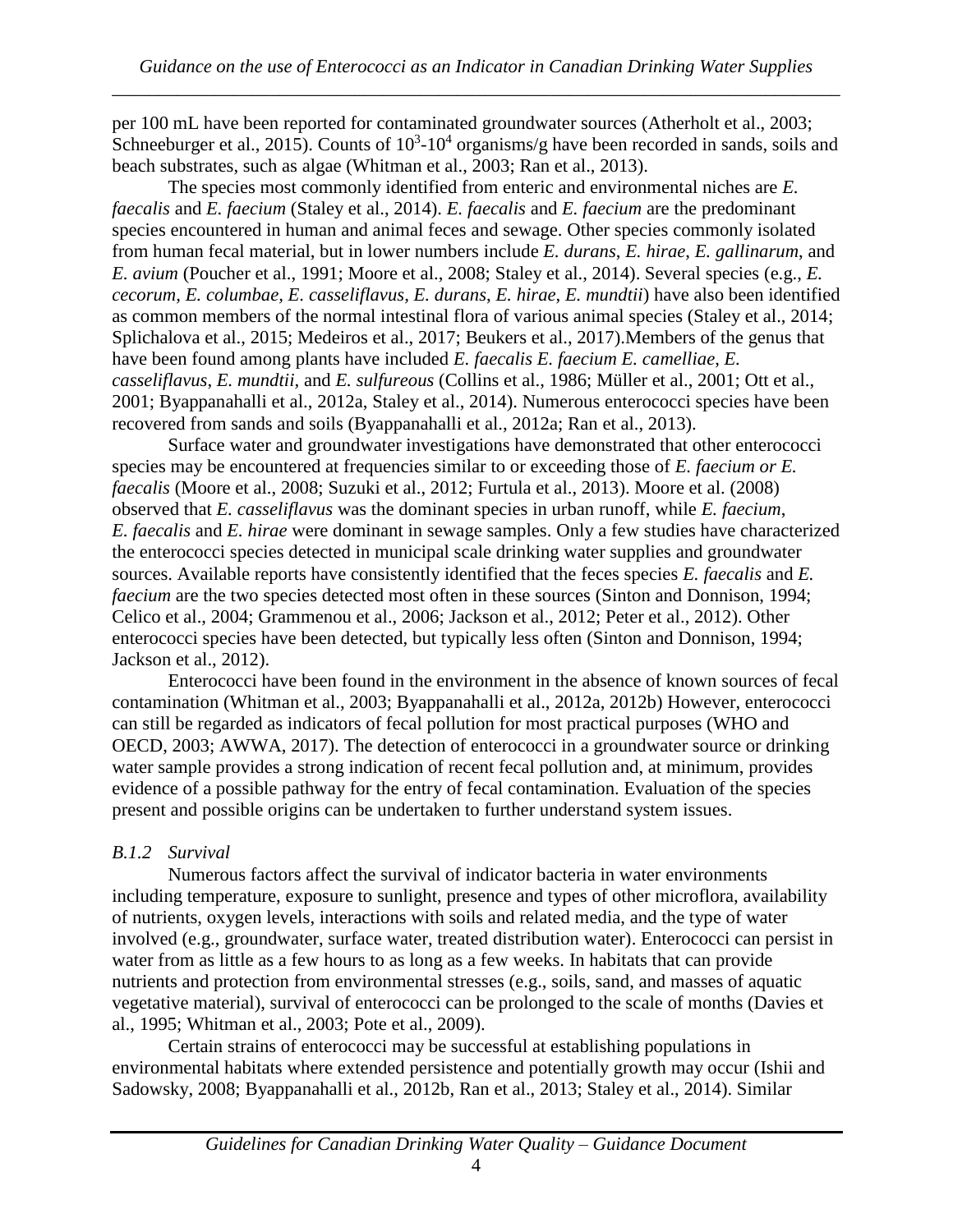findings have been observed with other bacteriological indicators of fecal contamination, such as *E. coli* (Whitman et al., 2003; Byappanahalli et al., 2012b; Jang et al., 2017). How these environmental habitats contribute to indicator occurrence in drinking water sources is poorly understood, and further study in this area is needed (Staley et al., 2014). Available data suggests that where they have been detected, enterococci populations represent only a small part of the total soil microflora (Byappanahalli et al., 2006; 2012a). Nevertheless, further study is needed to better understand the ecology of fecal indicators in soil and related environments (Byappanahalli et al., 2012a, 2012b). Compared to soils or masses of vegetative material, most water environments provide conditions that are less protective and less nutrient-rich. Growth of enterococci in water habitats has not been demonstrated (Boehm and Sassoubre, 2014; Staley et al., 2014).

Historically, enterococci have been regarded as being more resistant to environmental stresses, such as increased salinity or desiccation, than the traditional fecal indicator bacteria, *E. coli* or thermotolerant coliforms (WHO, 1997, 2004). It has been proposed that this may be due in part to their thicker Gram-positive cell wall (Byappanahalli et al., 2012a). A number of studies have reported enterococci being capable of surviving longer than *E. coli* in marine waters (Lessard and Sieburth, 1983; Sinton et al., 1994; Bordalo et al., 2002; Fujioka and Yoneyama, 2002; Sinton et al., 2002). Enterococci have also shown a greater tolerance to desiccation than *E. coli* in studies of indicator survival in beach sand and tropical soils (Byappanahalli and Fujioka, 2004; Mika et al., 2009). In fresh waters, differential survival rates have been observed, with some studies showing longer survival for *E. coli*/fecal coliforms and others showing longer survival for enterococci (Sinton et al., 2002; Anderson et al., 2005; Deller et al., 2006; Fisher et al., 2012). As a result, strong conclusions about the comparative survival of enterococci and *E. coli* in fresh waters cannot be made. Studies evaluating indicator survival in groundwater have in general reported slower inactivation rates for enterococci compared to *E. coli* or fecal coliforms (McFeters et al., 1974; Keswick et al., 1982; Bitton et al., 1983; John and Rose, 2005). This data suggests that enterococci may persist longer than these indicators in groundwater.

Under the stresses of the water environment, enterococci can enter a viable but nonculturable (VBNC) state where they do not grow on laboratory media, but are otherwise alive and capable of resuscitation when conditions become favourable (Boehm and Sassoubre, 2014; Ramsey et al., 2014). The VBNC state is a primary survival strategy for bacteria that has been observed with numerous species, including those relevant to drinking water (Ramsey et al., 2014). The implications of the VBNC state on the use of standard microbiological methods for testing drinking water quality are not fully understood (van der Kooij and van der Wielen, 2014). Overall, enterococci can be considered to have a life span on the same order as most waterborne bacterial pathogens. It is generally agreed, however, that enterococci do not survive as long in the environment as waterborne pathogenic protozoa or viruses (Sinton et al., 2002; Medema et al., 2003).

#### **B.2 Significance in water**

#### *B.2.1 Occurrence in surface water*

Investigations of indicator concentrations in river catchments subject to agricultural and municipal waste inputs have shown strong correlations between enterococci and *E. coli* detections, with similar average and maximum values reported for these organisms (Brookes et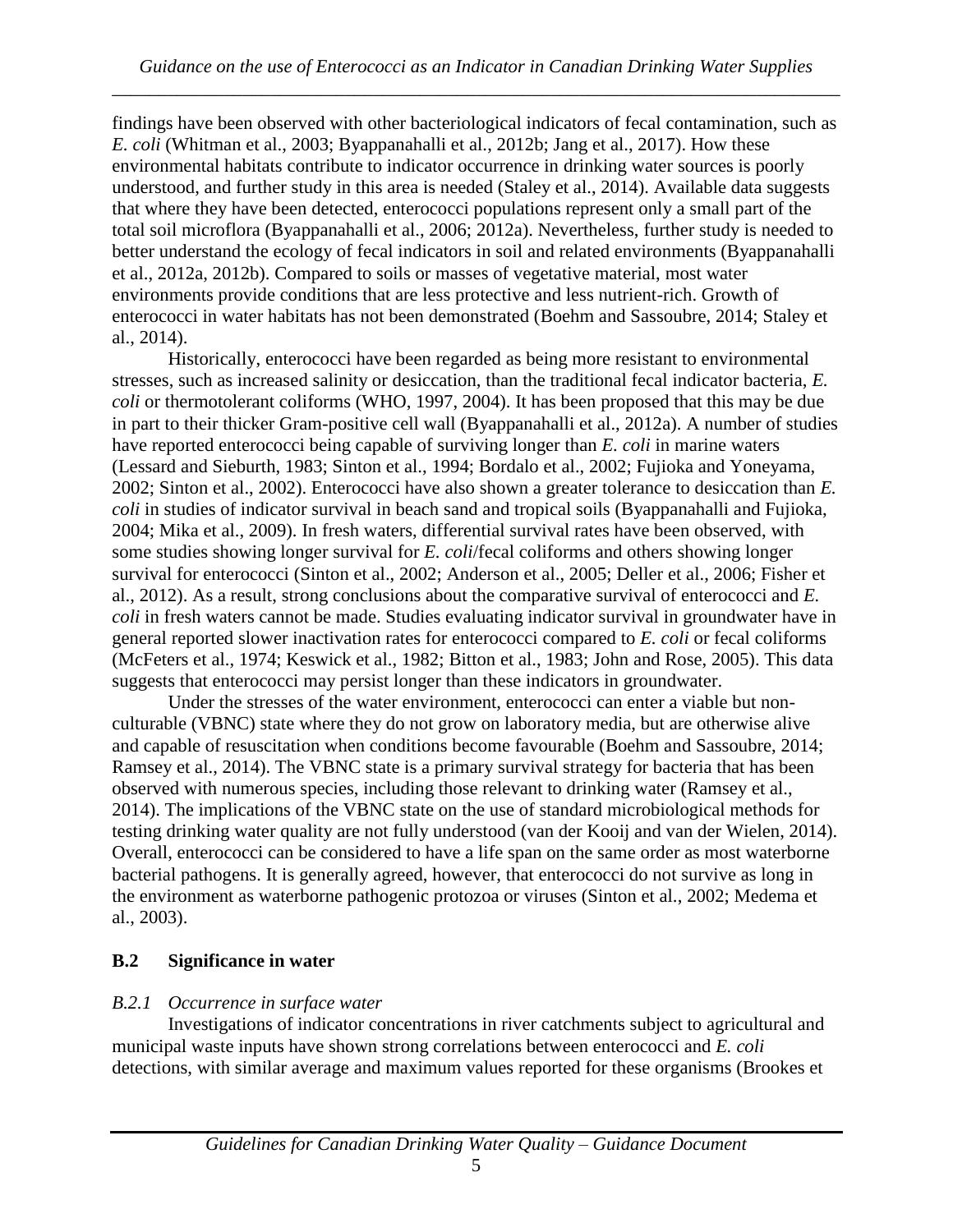al., 2005; Wilkes et al., 2009; Niño de Guzmán et al., 2012; Nnane et al., 2011, Yard et al., 2014).

#### *B.2.2 Occurrence in groundwater*

Drinking water regulations in the province of Quebec require monitoring for enterococci in the following situations: non-disinfected groundwater systems considered vulnerable (i.e., where fecal contamination source is present); for disinfected groundwater systems that do not meet the minimum 4-log removal/inactivation requirements for enteric viruses; and for nondisinfected groundwater systems where fecal coliforms or *E. coli* have been detected in the distribution (MDDELCC, 2016). Data provided by the Quebec Ministry of the Environment and the Fight Against Climate Change for the period from 2010-2014 showed that more than 33% of the 150-plus systems testing for enterococci reported at least one positive detection (MDDELCC, 2016). In comparison, positive detections for *E. coli* were reported at 18% of 200-plus stations (MDDELCC, 2016). Overall, only a small percentage of tests for enterococci and *E. coli* at all of these systems were positive (2.4% and 1.4% respectively). In a study conducted in Quebec on the impacts of manure application practices in the watershed on groundwater quality, the frequency of detection of enterococci and *E. coli* among all groundwater samples (n=1,260) was 5.8% and 1.5% respectively (Government of Quebec, 2004). For both indicators, the frequency of detection in groundwater samples from watersheds where manure was applied was not significantly different from that reported for samples from the non-impacted control areas.

Reviews of drinking water reports prepared by European Union (EU) Member States and drinking water authorities for England and Ireland revealed that small systems were more frequently non-compliant for enterococci test results than were larger water utilities (KWR, 2012; European Commission, 2015; DWI, 2016; EPA, 2016a, 2016b).

Some groundwater investigations have shown evidence of greater persistence of enterococci compared to thermotolerant coliforms or *E. coli* in contaminated aquifers (Sinton and Donnison, 1994; Roser et al., 2005; Naclerio et al., 2008; Schneeberger et al., 2015). In studies of septic system impacts on nearby groundwater sources, enterococci populations showed more gradual declines and were present in higher numbers with increasing distance from the contamination source when compared to *E. coli* or thermotolerant coliform populations (Sinton and Donnison, 1994; Schneeberger et al., 2015).

#### *B.2.3 Occurrence in treated water and in the distribution system*

Data on the detection of enterococci in the treated water and distribution systems of municipal-scale drinking water supplies in North America is limited. In the EU, Member States' drinking water reports for large systems have shown that although the majority of states report greater than 99% compliance with respect to microbiological parameters under the Drinking Water Directive, a large number of water supply zones report at least one incidence of noncompliance related to enterococci and *E. coli* sampling results (KWR, 2012; European Commission, 2015). Many annual reports provided by member states show enterococci detections occurring more frequently and in a greater number of water supply zones than *E. coli* detections (KWR, 2012; European Commission, 2015).

Studies involving municipal drinking water distribution systems have detected enterococci in the absence of *E. coli*, or reported more frequent detection in samples collected from dead ends or where residual chlorine concentrations were greater than 0.1 mg/L (Mendez et al., 2004; Batté et al., 2006).

# *Guidelines for Canadian Drinking Water Quality – Guidance Document*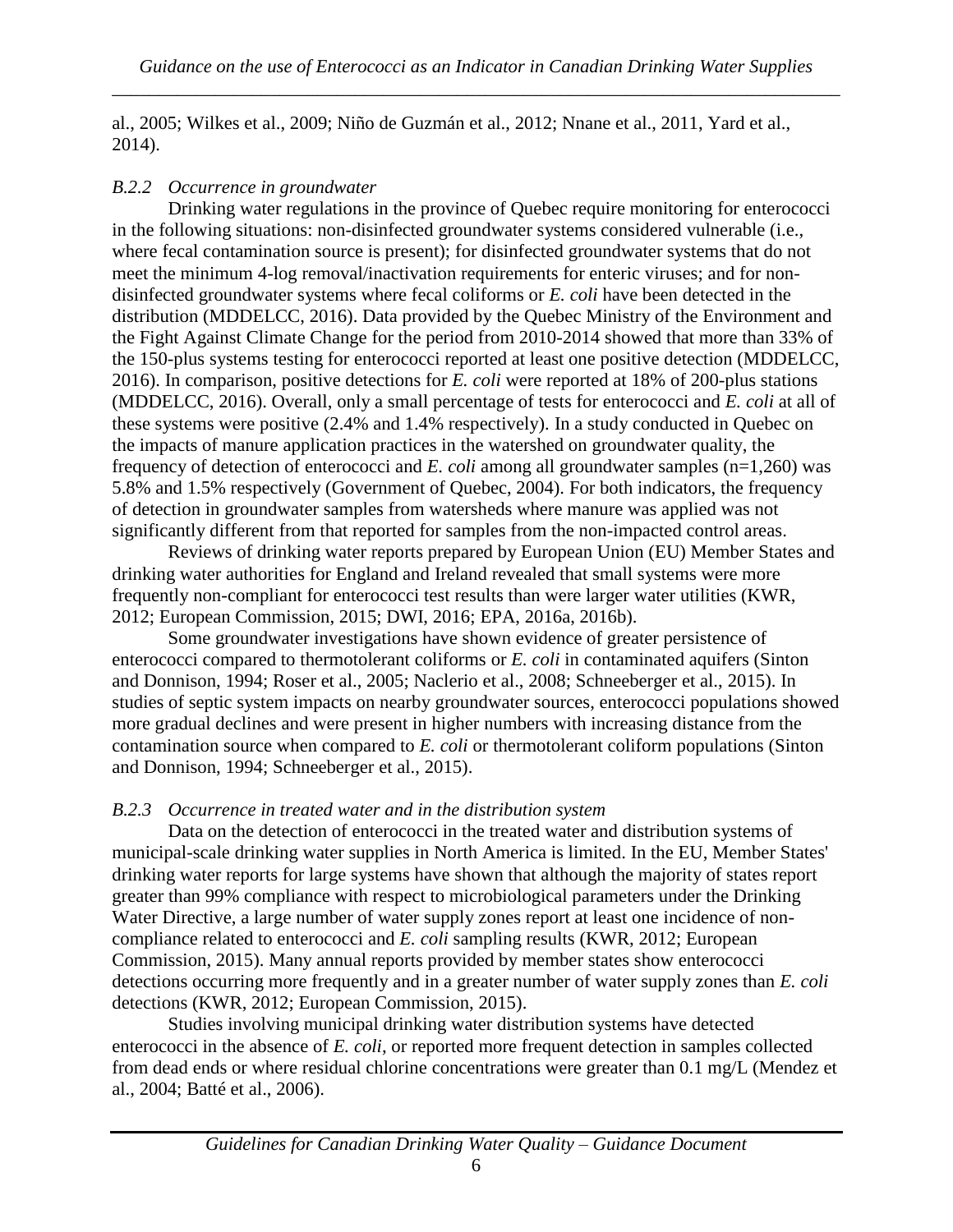During an examination of rural drinking water systems in Alabama, Wedgworth et al. (2015) observed that the number of samples that were positive for enterococci was significantly greater than that for *E. coli* at all locations sampled (well, post-treatment, post-storage, in-line and end line).

Detection of enterococci in biofilms in full-scale municipal systems was infrequent and in low numbers when present (Lee and Kim, 2003; Batté et al., 2006; Långmark et al., 2007). Although in some instances enterococci can be detected in biofilms in distribution systems, they do not seem to be a significant component of the biofilm matrix.

There is some data available regarding detection of enterococci (and other fecal indicators) at the point of drinking water consumption. In the United Kingdom (U.K.), samples to assess regulatory compliance are taken from consumer's taps. Data from drinking water authorities for the U.K. and Ireland for the years 2010-2014 showed that for large public supplies, the vast majority of samples per year were compliant with the regulatory standard of 0 enterococci per 100 mL (DWI, 2016; DWQR, 2016a, 2016b; EPA, 2016a, 2016b; Northern Ireland Water, 2016). Across the various jurisdictions over this time, the number of noncompliant samples per country per year ranged from a minimum of 0 to a maximum of 11. Although the number of samples collected for enterococci was typically less than that collected for *E. coli*, enterococci was at times detected at a greater relative frequency (DWI, 2016; DWQR, 2016a, 2016b; EPA, 2016a, 2016b; Northern Ireland Water, 2016).

#### *B.2.4 Role of enterococci as an indicator*

The adoption of a risk-based approach, such as a source-to-tap or a water safety plan approach, is essential to the effective management of drinking water systems (CCME, 2004; WHO, 2017; Health Canada, 2013; Government of Alberta, 2015). Current Canadian drinking water guidelines encourage the adoption of a source-to-tap approach to produce clean, safe, and reliable drinking water. This approach includes the protection of source water, the use of appropriate and consistently effective treatment, a well-maintained distribution system, qualified personnel, routine verification of drinking water quality, and communication and public education.

*E. coli* and total coliforms are bacterial indicators that are used to verify water safety and changes in water quality, respectively. Enterococci are an additional bacteriological indicator of fecal contamination that can also be used under a source-to-tap approach to demonstrate that the drinking water system is producing water that is microbiologically acceptable. Support for the use of multi-indicator approaches for verifying drinking water quality is provided in the literature (WHO and OECD, 2003; WHO, 2005, AWWA, 2017).

The current understanding is that enterococci are a less fecal-specific indicator of contamination compared to *E. coli* (WHO and OECD, 2003; Byappanahalli et al., 2012a; Jang et al., 2017). However, the enterococci group of organisms possess characteristics that provide advantages when used as a fecal contamination indicator. Studies have shown that enterococci are somewhat more resistant to disinfectants commonly used in the drinking water industry when compared to *E. coli* (see Section B.4). Enterococci have also been shown to survive better and therefore be transported further than *E. coli* and thermotolerant coliforms in certain environments (e.g., marine waters, groundwater) (Keswick et al., 1982; Bitton et al., 1983 Sinton and Donnison, 1994; Naclerio et al., 2008; Schneeberger et al., 2015). Thus, because of their longer persistence, enterococci may be detected in cases where *E. coli* has not been detected.

Any decisions regarding including enterococci as a monitoring parameter in a regulatory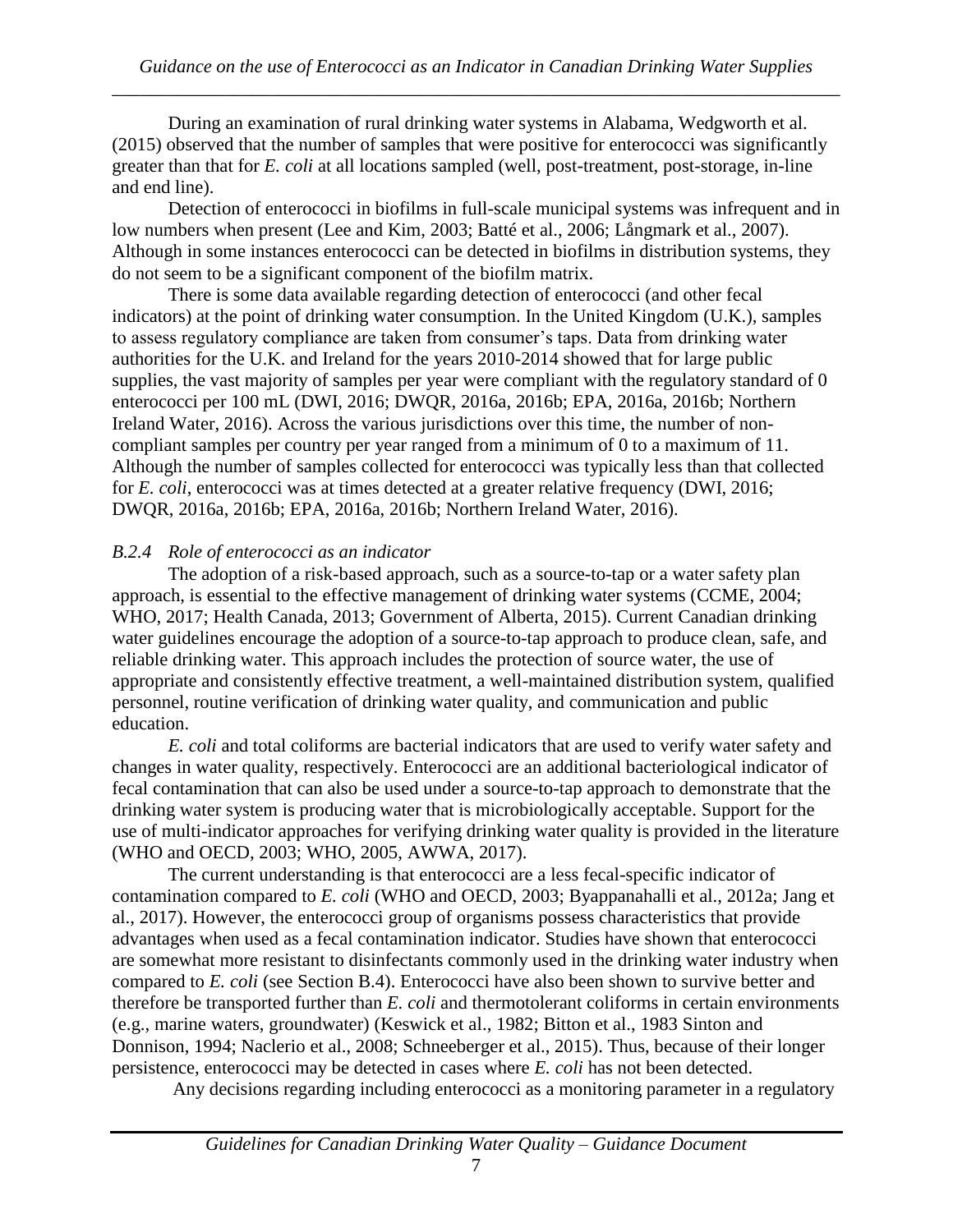or legislative context should be made by the responsible drinking water authority in cooperation with drinking water utilities. For water utilities, the decision to monitor for enterococci should be informed by a system-specific assessment.

It is important for water utilities to remember that the purpose of routine monitoring for bacteriological indicators is to provide a check that the drinking water system is under control and performing adequately. Indicator detection can alert water utilities to serious water quality problems that require further evaluation and action. However, they are not intended to serve as a rapid indicator of system operational issues. Information from all routine operational monitoring parameters (e.g., bacteriological indicators, disinfection measurements, turbidity) should be used together to inform assessments of drinking water safety and to support decision making.

#### *B.2.4.1 Source water monitoring*

For surface water sources, data suggests that enterococci would not provide a more sensitive indication of fecal contamination or pathogen presence than *E. coli* (Brookes et al., 2005; Wilkes et al., 2009, Yard et al., 2014).

For groundwater sources, evidence suggests that wells identified as being susceptible to fecal contamination (e.g., via source water assessments or historical data) are a setting where adding enterococci into a monitoring plan may provide benefits. Data from monitoring programs for groundwater showed that enterococci testing indicated additional instances of fecal contamination that were not captured by *E. coli* testing (Payment and Locas, 2005; MDDELCC, 2016). Fout et al. (2017) also found that enterococci may be a more successful predictor of wells vulnerable to pathogen contamination than *E. coli* in hydrogeologically susceptible settings.

Detection of enterococci in a groundwater well indicates the presence of a possible pathway for fecal contamination. Further actions should include an evaluation of the barriers in place to achieve safe-drinking water and the consideration of corrective actions for nondisinfected systems and systems unable to meet disinfection requirements in place.

#### *B.2.4.2 Treated and distributed water monitoring*

Enterococci are somewhat more resistant to drinking water disinfectants that *E. coli*, but both are readily inactivated at doses recommended for drinking water disinfection. (See Section B.4). The available data is not sufficient to show that enterococci testing of water immediately after treatment or leaving the treatment plant would provide significantly improved information over other indicator testing on treatment effectiveness.

With respect to distribution system monitoring, the evidence to date suggests that enterococci may be a useful indicator of post-treatment contamination (Mendez et al., 2004; Batté et al., 2006; KWR, 2012, European Commission, 2015; DWI, 2016; DWQR, 2016b). Datasets from distribution system monitoring programs and full-scale studies have demonstrated that the frequency of detection of enterococci can be greater than for *E. coli* (Mendez et al., 2004; Batté et al., 2006; KWR, 2012; DWI, 2016; DWQR, 2016b EPA, 2016a, 2016b). Monitoring programs for determining water quality following the disinfection of newly installed or repaired water mains are one particular area where adding enterococci testing may be valuable (WHO and OECD, 2003). Some standards governing the installation of drinking water require enterococci testing following the disinfection of new pipelines (BNQ, 2018).

Well-designed, operated and properly maintained treatment and distribution systems should consistently produce drinking water with no detectable enterococci. Therefore, the presence of enterococci in treated, distributed water indicates inadequate treatment or post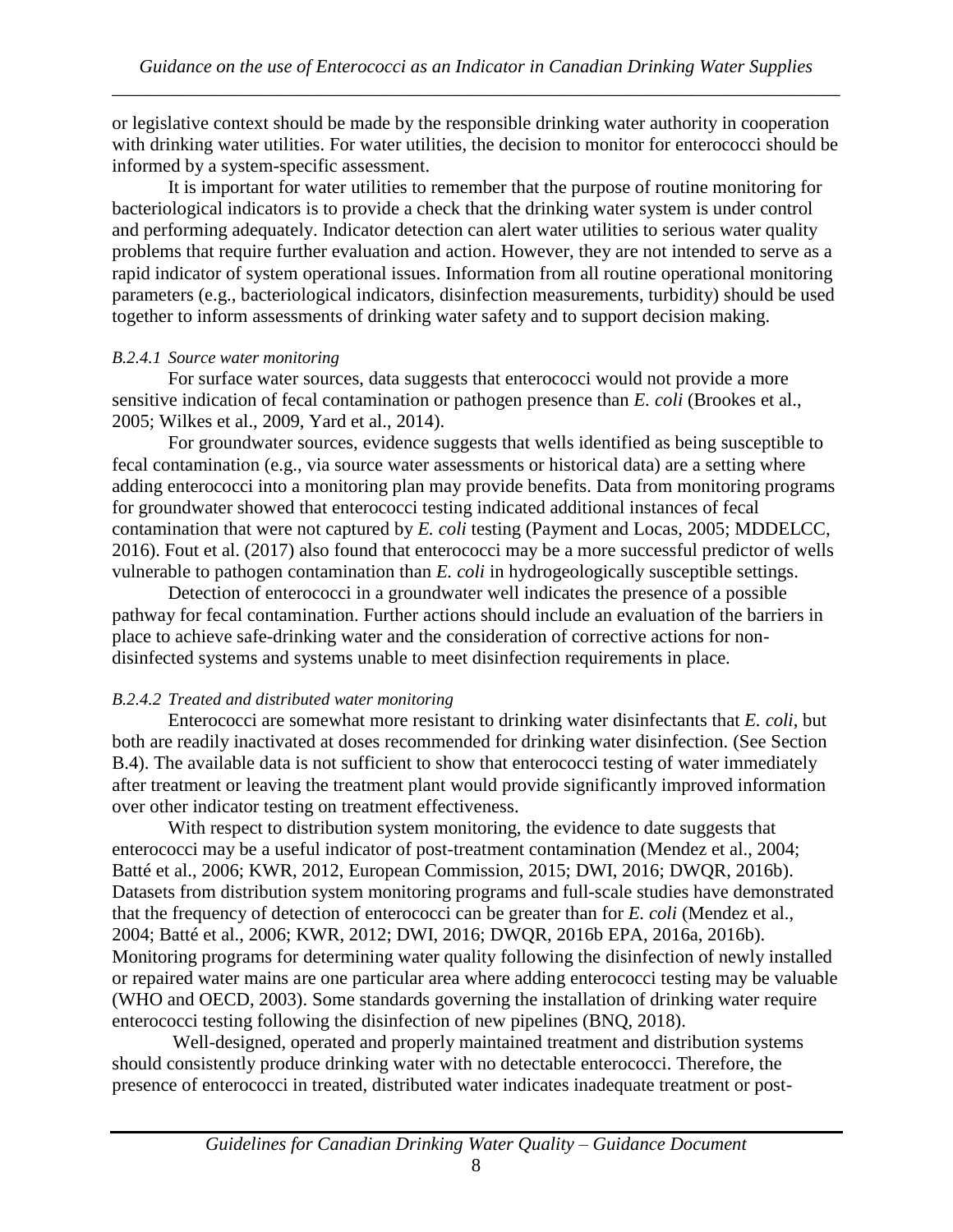treatment contamination. Further actions should include a response similar to that recommended for *E. coli*. This can include notification, corrective actions and the use of boil water advisories.

## *B.2.5 Relationships with pathogenic microorganisms*

Numerous studies have investigated linkages between the presence of indicator bacteria and the detection of specific fecal bacterial, viral or protozoan pathogens in surface water sources. Individual studies have occasionally observed a correlation between the presence of either enterococci or *E. coli* (or other indicators) and the detection of a specific pathogen, however the relationships are generally weak (Brookes et al., 2005, Wilkes et al., 2009). Studies in groundwater sources have been fewer in number and have shown weak correlations at best (Borchardt et al., 2003; Locas et al., 2007, 2008; Pitkänen et al., 2011; Hynds et al., 2014). Researchers studying microbiological quality in Canadian drinking water municipal wells observed that total coliforms and, to a lesser extent, *E. coli* were better indicators than enterococci in predicting the presence of human enteric viruses (Locas et al., 2007, 2008). Reviews of the body of evidence on this subject have concluded that the probability of a correlation with the presence of fecal pathogens in water samples was not higher with enterococci than with *E. coli* (Payment and Locas, 2011; Wu et al., 2011; Fout et al., 2017). Although the presence of enterococci is not necessarily associated with the presence of specific pathogens, in some studies of gastrointestinal illness and indicator presence in small drinking water supplies, data on the presence of enterococci fit the statistical models better than the *E. coli* data (Borchardt et al., 2003; Risebro et al., 2012). As well, studies involving recreational waters have reported linkages between gastrointestinal and acute febrile respiratory illnesses and enterococci concentrations (Kay et al., 1994; Fleisher et al., 1996; Wade et al., 2006, 2010; Heaney et al., 2012, 2014).

Direct correlations between indicator concentrations and the type or concentration of any pathogen should not be expected. Within a watershed, indicators and pathogens may come from multiple different sources, and once discharged into water sources experience different dilution, transport, and inactivation rates (Wilkes et al., 2009; Payment and Locas, 2011). Despite the lack of direct correlations with specific pathogens, the presence of enterococci in surface or groundwater sources generally indicates fecal contamination and thus a potential health risk, regardless of whether or not specific pathogens are observed (Wu et al., 2011).

# **B.3 Analytical methods**

Enterococci are detectable by methods that require basic bacteriological laboratory facilities. The responsible drinking water authority should be consulted about requirements regarding the use of accredited laboratories and any other requirements that may apply. When purchasing laboratory services or selecting analytical methods for analysis to be performed inhouse, water utilities should consult with the analytical laboratory or manufacturer for information on method sensitivity and turnaround time.

Most culture media methods for enumerating enterococci are based on the detection of the activity of the enzyme β- glucosidase (esculinase) which is present in the large majority of enterococci species and strains. Methods also take advantage of biochemical characteristics specific to the *Enterococcus* genus and use media additives and incubation temperatures to inhibit the growth of background microorganisms and differentiate enterococci from other Grampositive bacteria.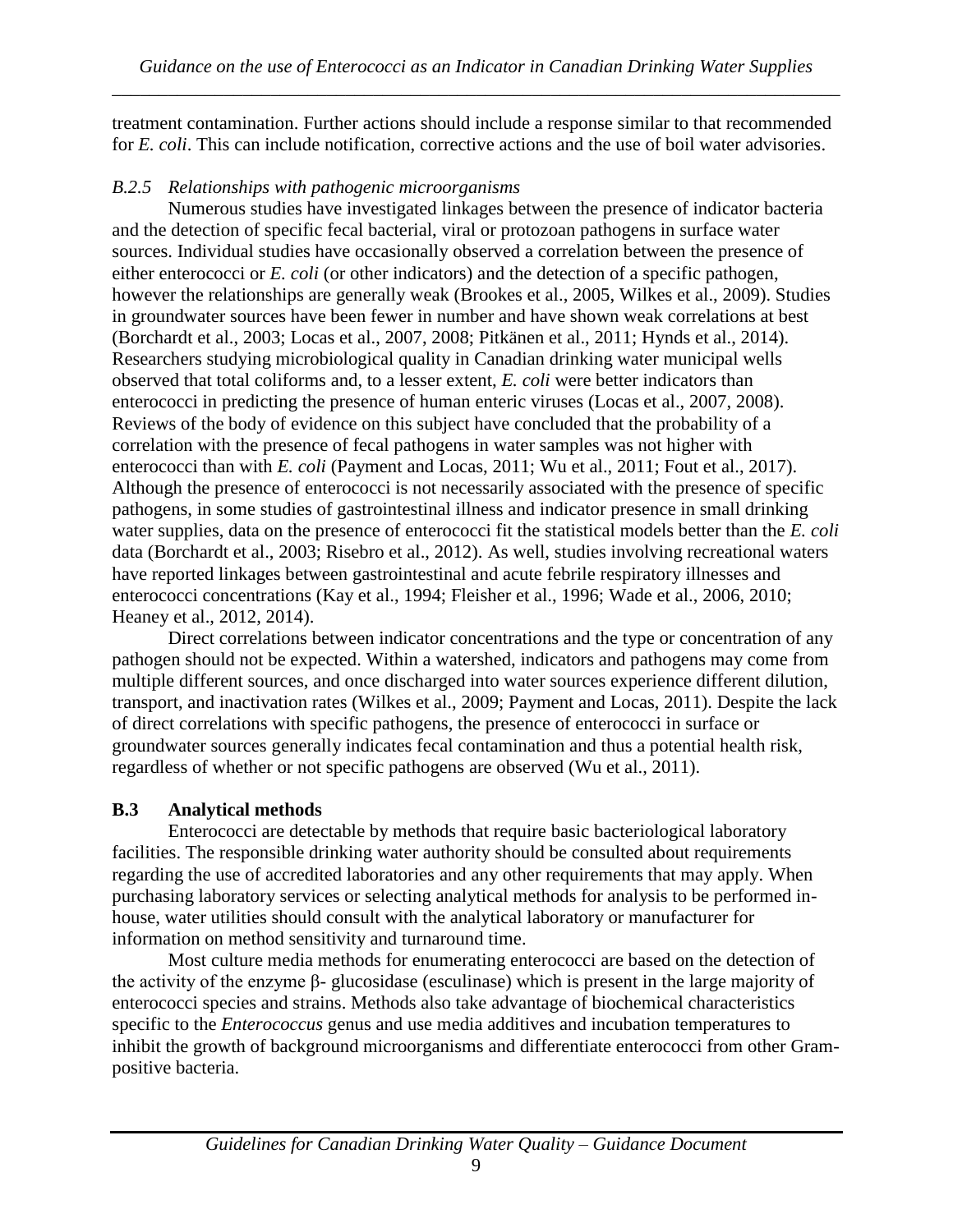Media have been designed to identify enterococci in water samples without identifying the species (Leclerc et al., 1996; APHA et al., 2017). It is important to use validated or standardized methods to make correct and timely public health decisions (Leclerc et al., 1996). Additional verification or confirmation steps, if required, will prolong the time required to obtain results (APHA et al., 2017).

# *B.3.1 Culture-based methods*

Standard Methods for the Examination of Water and Wastewater lists methods for enumeration of enterococci via the membrane filtration (MF) technique, the multiple tube fermentation (MTF) technique and a fluorogenic substrate test (APHA et al., 2017). Membrane filtration methods are considered to represent the current "gold standard" for enterococci waterquality assessments (Byappanahalli et al., 2012a). The fluorogenic substrate methods have the advantage of ease of use and lesser equipment requirements. The MTF approach is recommended as an option when waters are highly turbid (APHA et al., 2017). Formulations of the fluorogenic substrate are available commercially for use in a MTF, multi-well or presenceabsence format (APHA et al., 2017). International Organization for Standardization (ISO) Method 7899-2 is the specified method of analysis for enterococci under the EU Council Directive, though member states can use alternative equivalent methods (EU, 1998; ISO, 2018). A list of published standardized methods is provided in Table 1.

| Organization and<br>method                                                                                    | Media                                                                         | Basis for detection            | Turnaround<br>time | Test procedures                                                                                      |  |
|---------------------------------------------------------------------------------------------------------------|-------------------------------------------------------------------------------|--------------------------------|--------------------|------------------------------------------------------------------------------------------------------|--|
| Multiple tube fermentation (MTF)                                                                              |                                                                               |                                |                    |                                                                                                      |  |
| SM 9230 B <sup>a</sup><br>U.S. EPA $-N/A^b$                                                                   | Azide dextrose broth-<br>bile esculin azide agar<br>(2-step method)           | $\beta$ -glucosidase<br>enzyme | 48-72 h            | Azide dextrose broth<br>$(35^{\circ}C, 24-48 h);$<br>Bile esculin azide agar<br>$(35^{\circ}C, 24h)$ |  |
| Membrane filtration (MF)                                                                                      |                                                                               |                                |                    |                                                                                                      |  |
| SM 9230 C <sup>a</sup><br>U.S. EPA - $N/Ab$                                                                   | $mE$ -EIA (2-step<br>method)                                                  | $\beta$ -glucosidase<br>enzyme | 48 h               | mE agar $(41^{\circ}C, 48$ h);<br>EIA media $(41^{\circ}C, 20)$<br>$min.$ )                          |  |
| SM 9230 C <sup>a</sup><br>U.S. $EPA - 1600^c$                                                                 | mEI (1-step method)                                                           | $\beta$ -glucosidase<br>enzyme | 24 h               | mEI agar $(41^{\circ}C, 24h)$                                                                        |  |
| SM 9230 C <sup>a</sup><br>U.S. EPA - $N/A^b$                                                                  | mEnterococcus (1-<br>step method)                                             | Growth on target<br>media      | 48h                | mEnterococcus agar<br>$(35^{\circ}C, 48h)$                                                           |  |
| ISO 7899-2 <sup>d</sup>                                                                                       | <b>Slanetz and Bartley</b><br>agar-bile esculin azide<br>agar (2-step method) | $\beta$ -glucosidase<br>enzyme | 46 h               | Slanetz and Bartley agar<br>$(36^{\circ}C, 44 h);$<br>Bile esculin azide agar<br>$(44^{\circ}C, 2h)$ |  |
| Fluorogenic substrate test (MTF, multi-well, presence-absence)                                                |                                                                               |                                |                    |                                                                                                      |  |
| SM 9230 D <sup>a</sup><br>U.S. EPA - $N/A^b$                                                                  | Enterolert <sup>®</sup> medium<br>$(1$ step method)                           | $\beta$ -glucosidase<br>enzyme | 24 h               | Enterolert <sup>®</sup> medium<br>$(41^{\circ}C, 24h)$                                               |  |
| <sup>b</sup> U.S. EPA (2017), °U.S. EPA (2006b), <sup>d</sup> ISO (2018).<br><sup>a</sup> APHA et al. (2017), |                                                                               |                                |                    |                                                                                                      |  |

**Table 1.** Published standardized methods for the enumeration of enterococci in drinking water.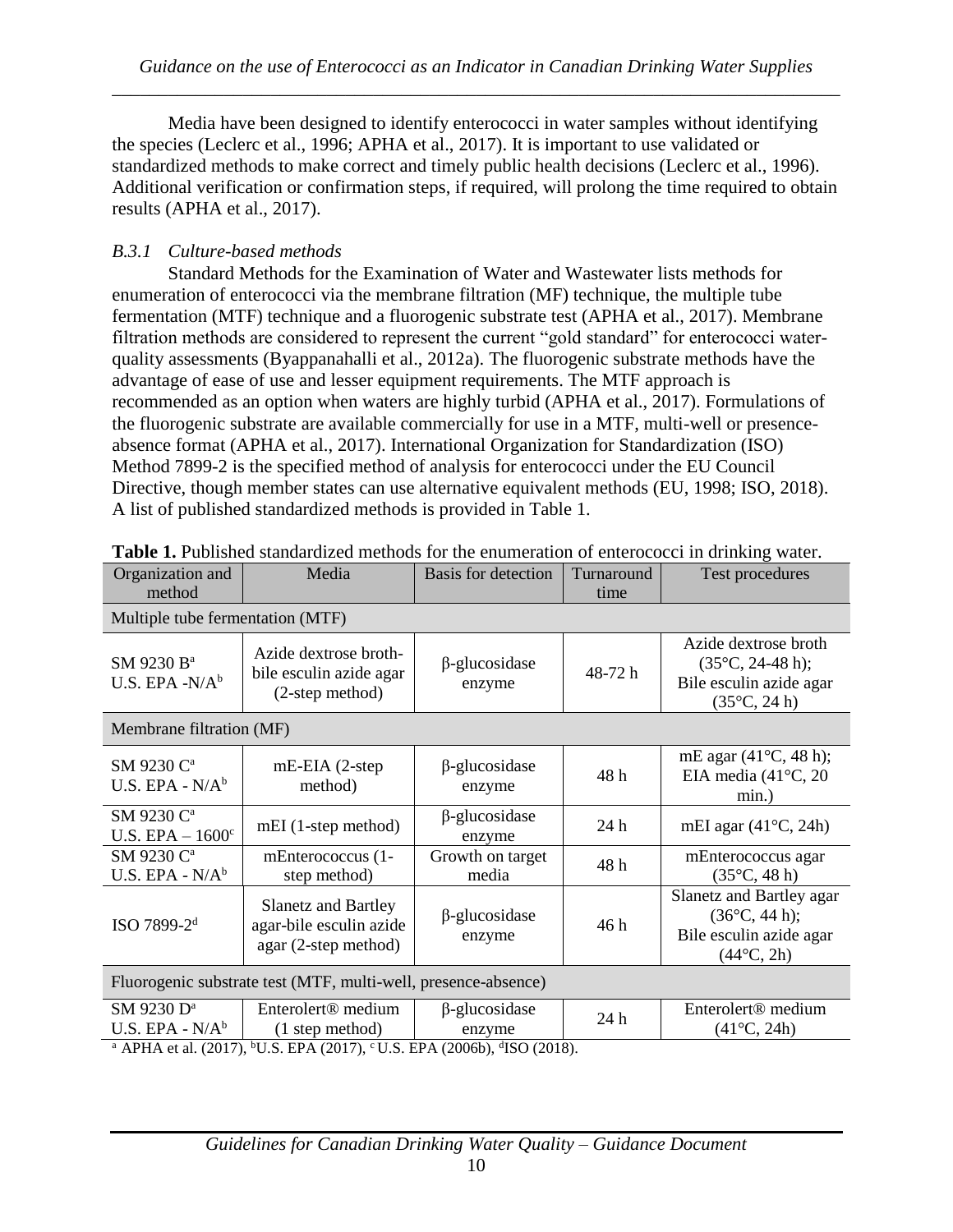Variability in the performance of test methods has been observed during laboratory testing. Correlation coefficients ranging from 0.68 to 0.93 have been reported in studies comparing the performance of the commercial fluorogenic substrate test and different MF methods in various water matrices (fresh and marine bathing waters, surface water, and treated drinking water) (Fricker and Fricker, 1996; Abbot et al., 1998; Eckner, 1998; Kinzelman et al., 2003). In some studies, the commercial test was shown to be of similar or greater sensitivity (Fricker and Fricker, 1996; Eckner, 1998; Kinzelman et al., 2003); whereas in others the MF methods were shown to be more sensitive (Adcock and Saint, 2001; Heiber et al., 1998; Maheux et al., 2009).

A study compared the ability of three β-glucosidase-based commercially available test methods to detect 110 different *Enterococcus* strains from diverse origins (Maheux et al., 2009). Detection performances reported for a commercial fluorogenic substrate method and two membrane filtration methods were 68.3%, 83.2% and 88.1% respectively. With strains of the primary fecal species *E. faecalis* and *E. faecium,* detection performance for all three methods was close to 90% or greater (Maheux et al., 2009). In a comparative analysis of these same three methods for the detection of enterococci in well water samples collected in the Quebec City region, rates of detection reported were 3.0%, 5.5% and 11.5% respectively (Maheux et al., 2012). Standardized methods for the detection of enterococci have been validated against established reference methods to ensure that the procedure performs to an acceptable level (APHA et al., 2017). Nevertheless, there is a need to continually evaluate the efficacy of enterococci test methods, and to improve their sensitivity and specificity.

#### *B.3.2 Molecular methods*

Molecular methods for the detection of enterococci in natural waters have been developed by the (U.S. EPA (2015a, 2015b). However, these are currently not included on the list of methods approved under the Clean Water Act for the microbiological testing of ambient waters (U.S. EPA, 2019). The U.S. EPA Methods 1609.1 and 1611.1. both describe procedures for the detection of DNA from enterococci bacteria based on the amplification and detection of a specific region of the large subunit ribosomal ribonucleic acid (RNA) gene (23S rRNA) from these organisms.

No standardized methods have been developed for the detection of enterococci in drinking water using molecular techniques (APHA et al., 2017, ISO, 2019, U.S. EPA, 2019). The most significant challenge associated with drinking water analysis is the stricter limit for indicator organism presence, and therefore the need for method sensitivity at very low concentrations. More work is needed in this area to develop standardized methods that can be used accurately, reliably and affordably. Maheux et al. (2011) have described a molecular method combining microbial particle concentration and recovery, whole genome amplification for *Enterococcus* spp. (23S rRNA gene targets) and a multiplex real-time PCR assay with primers and probes specific to targets for *E. faecalis* (*mtlf* gene) and *E. faecium* (*ddl* gene). The authors reported detection of as few as 4.5 enterococci cells per 100 mL in less than 5 h with this method and further stated it should theoretically be able to detect 1 CFU of enterococci per 100 mL. Pitkanen et al. (2017) have described a method, which uses an RT-qPCR (reversetranscription quantitative PCR) assay to target rRNA transcripts from the enterococci 23S rRNA gene. Further validation is needed, but the study data suggested this approach significantly increased detection sensitivity over DNA-based qPCR assays targeting the 23S rRNA gene itself (Pitkanen et al., 2017).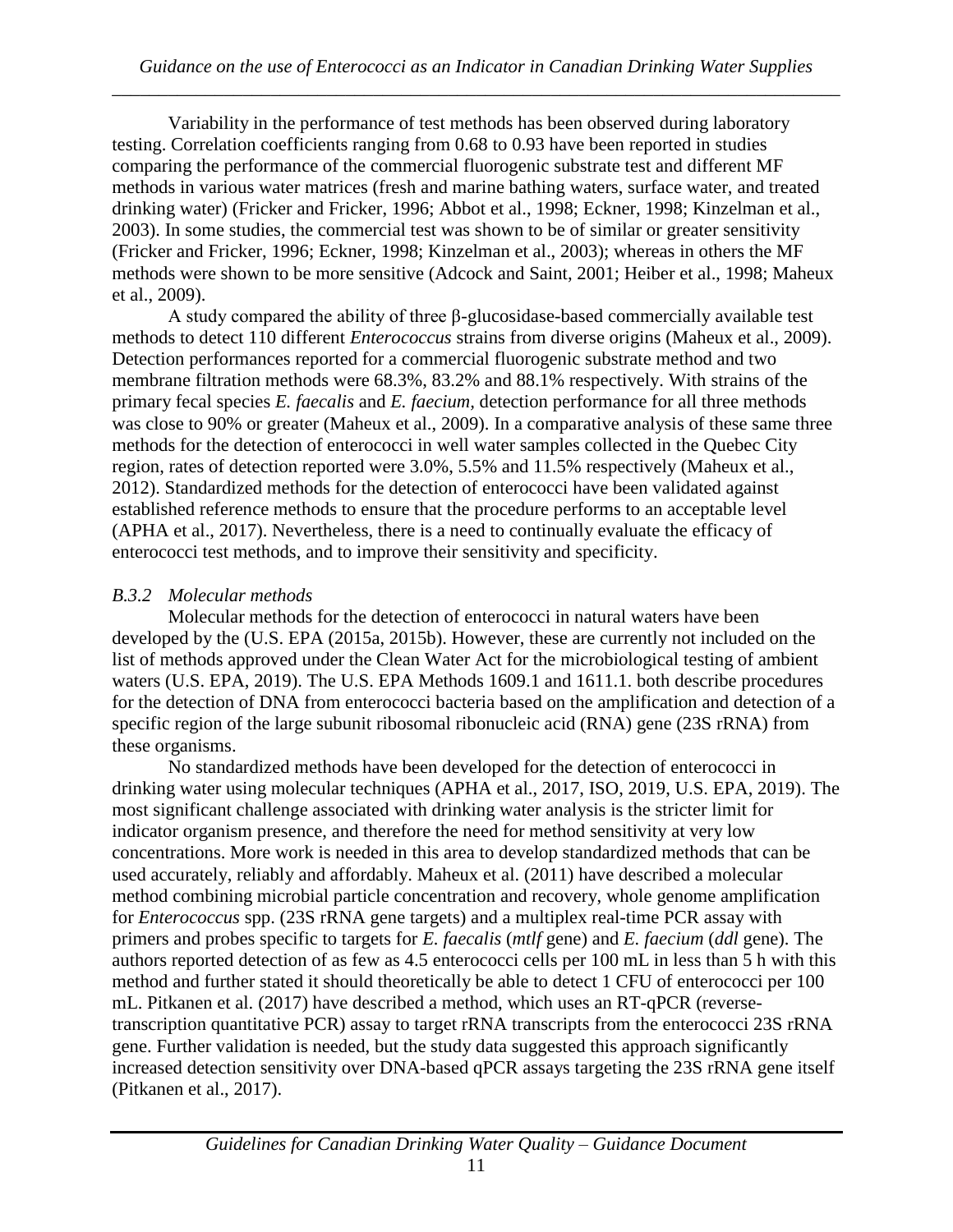Similar to culture methods, current PCR methods using ribosomal RNA gene targets are capable of detecting the *Enterococcus* genus, but are not able to distinguish individual species (Ryu et al., 2013).

Molecular methods are also being explored for the rapid identification of enterococci species detected in drinking water analyses and for understanding the diversity and origins of enterococci present in environmental waters (Ryu et al., 2013; Weigand et al., 2014; Park et al. 2017). Park et al. (2017) has described a multiplex-PCR method, which uses species-specific primers to identify several *Enterococcus* species. Continued research in these areas is necessary.

#### *B.3.3 Sampling for enterococci*

Proper procedures for collecting samples must be observed to ensure that the samples are representative of the water being examined. Detailed instructions on the collection of samples for bacteriological analysis are given in Standard Methods for the Examination of Water and Wastewater (APHA et al., 2017). The analytical laboratory should be consulted about requirements for sample collection and transport. Ideally, the interval between collection of the sample and the beginning of its examination should not exceed 24 hours (Bartram and Rees, 2000), and analysis within 8 hours is recognized as the preferred time interval (Bartram and Rees, 2000; APHA et al., 2017). In remote areas, up to 48 hours may be an acceptable time interval; however, the implications of the extended holding time should be discussed with the responsible authorities. When long holding times are anticipated, onsite testing with standardized commercialized test methods (see Table 1) in combination with appropriate training and quality control procedures is a viable analytical option. Water utilities should first consult with the responsible drinking water authority about the acceptability of this practice and any other requirements that may apply.

A minimum volume of 100 mL of water should be examined to obtain a reliable estimate of the number of organisms (using MTF, MF or presence-absence). Examination of larger volumes can increase both the sensitivity and the reliability of the test. Smaller volumes, dilutions, or other MTF combinations may be more appropriate for waters of poor quality.

When determining sampling frequency requirements for municipal scale systems, the application of a universal sampling formula is made impossible by basic differences in factors such as source water quality, adequacy and capacity of treatment, and size and complexity of the distribution system (WHO, 1971, 1976, 2004).

The number of samples for enterococci testing can also vary depending on the expected goals of the monitoring strategy. If the monitoring goal is routine fecal indicator testing to verify the quality of the source, the adequacy of drinking water treatment or the microbial condition of the distribution system, sampling at a frequency similar to that used for other microbiological indicators such as *E. coli* and total coliforms is recommended.

If the monitoring goal is for periodic inspections of drinking water source (e.g., groundwater source) or distribution system water quality in response to suspected or identified issues, periods of targeted sampling can be conducted until the issue is addressed.

Specific requirements for the sampling frequency and location of sampling points for enterococci testing should be established by the responsible authority in cooperation with drinking water utilities. Sampling points may include those used for *E. coli* and total coliforms testing for convenience. In groundwater monitoring programs, event-based monitoring (i.e., monitoring after an event that can pose an increased risk of fecal contamination for vulnerable systems) can also be valuable for detecting problems. These events can include spring snowmelt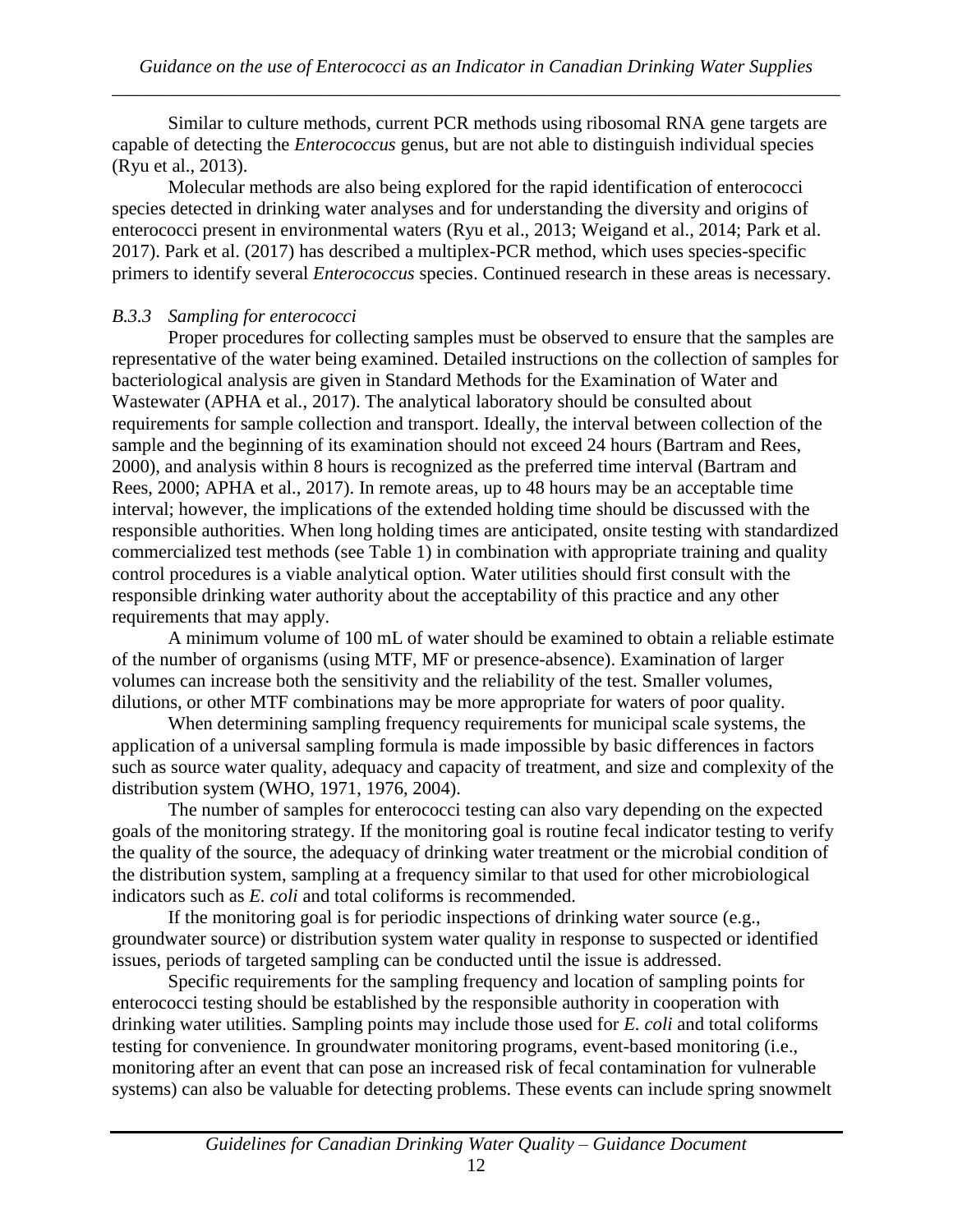and runoff, heavy rainfalls, flooding and droughts. For distribution systems, requirements for microbiological testing in response to disinfection procedures for newly installed or repaired water mains are typically available from provincial/territorial jurisdictions. Further guidance on procedures and best practices can be found elsewhere (AWWA, 2005, Kirmeyer et al., 2014).

Simulation studies have shown that it is very difficult to detect a contamination event in a distribution system unless the contamination occurs at the treatment plant, in a trunk main, in a reservoir, or is of long duration at a high concentration (Speight et al., 2004; van Lieverloo et al., 2007). In addition, with microbiological indicator testing, the low rate of positive samples means that it can be difficult to see statistically significant differences in positive rates, for example, before and after a corrective action, unless a very large number of samples are evaluated (Rosen et al., 2009). There are limited demonstrations evaluating effective monitoring strategies, and additional statistical and field work are needed that simultaneously consider the parameters of sample volume, monitoring frequency, detection method, false/true positives and negatives, and cost. These limitations highlight the importance of implementing a source-to-tap approach or water-safety-plan approach for ensuring the microbiological quality of the drinking water.

#### **B.4 Treatment considerations**

The primary goal of treatment is to reduce the presence of disease-causing organisms and associated health risks to an acceptable or safe level.

There has been limited data published on the effectiveness of various drinking water treatment technologies (i.e. filtration or disinfection processes) specific to the removal and inactivation of enterococci. Overall, physical removal methods (including coagulation, flocculation, sedimentation, slow or rapid sand filtration and direct filtration with or without filtration aid) can accomplish 1–4 log removal of indicator organisms (*E. coli*, coliforms, enterococci) (Payment et al., 1985; Smeets et al., 2006). Membrane filtration technologies are also capable of removing 4 log to greater than 6 log of bacteria (Smeets et al., 2006). Disinfectants commonly used in the drinking water industry, such as chlorine, chloramine, chlorine dioxide, ozone, and ultraviolet (UV) light, are known to be effective against the enterococci group. Each of the above agents has demonstrated the ability to produce greater than a 4 log inactivation of enterococci in laboratory or pilot-scale experiments (Chang et al., 1985; Fujioka et al., 1986; Harris et al., 1987; Rice et al., 1993; Restaino et al., 1995; Wiedenmann et al., 1997; Grunert et al., 2018; Stange et al., 2019).

Scientific studies have provided some evidence of the enterococci group being more resistant to inactivation with chlorine, monochloramine, chlorine dioxide and UV light as compared to *E. coli* (Chang et al., 1985; Harris et al., 1987; Rice et al., 1993; Perez Recuerda et al., 1998; Tavakoli et al., 2005; Grunert et al., 2018; Léziart et al., 2019; Stange et al., 2019). However, the limited data makes it difficult to draw strong conclusions). Developments on this topic will continue to be monitored. Still, it is generally accepted that enterococci responses to disinfection are of the same order of magnitude as *E. coli* (Hijnen et al., 2011)*.* Overall, the evidence shows that enterococci are much more sensitive to chlorination than the enteric protozoans *Giardia* and *Cryptosporidium,* and more sensitive to UV inactivation than certain enteric viruses (Smeets et al., 2006; Hijnen et al., 2011; Health Canada 2019a; 2019b). Therefore, water that is treated to meet the guidelines for enteric viruses and enteric protozoa should have an acceptable bacteriological quality, including achieving enterococci concentrations of none detectable per 100 mL of water leaving the treatment plant. Further information on inactivation of specific protozoan and viral pathogens can be found in the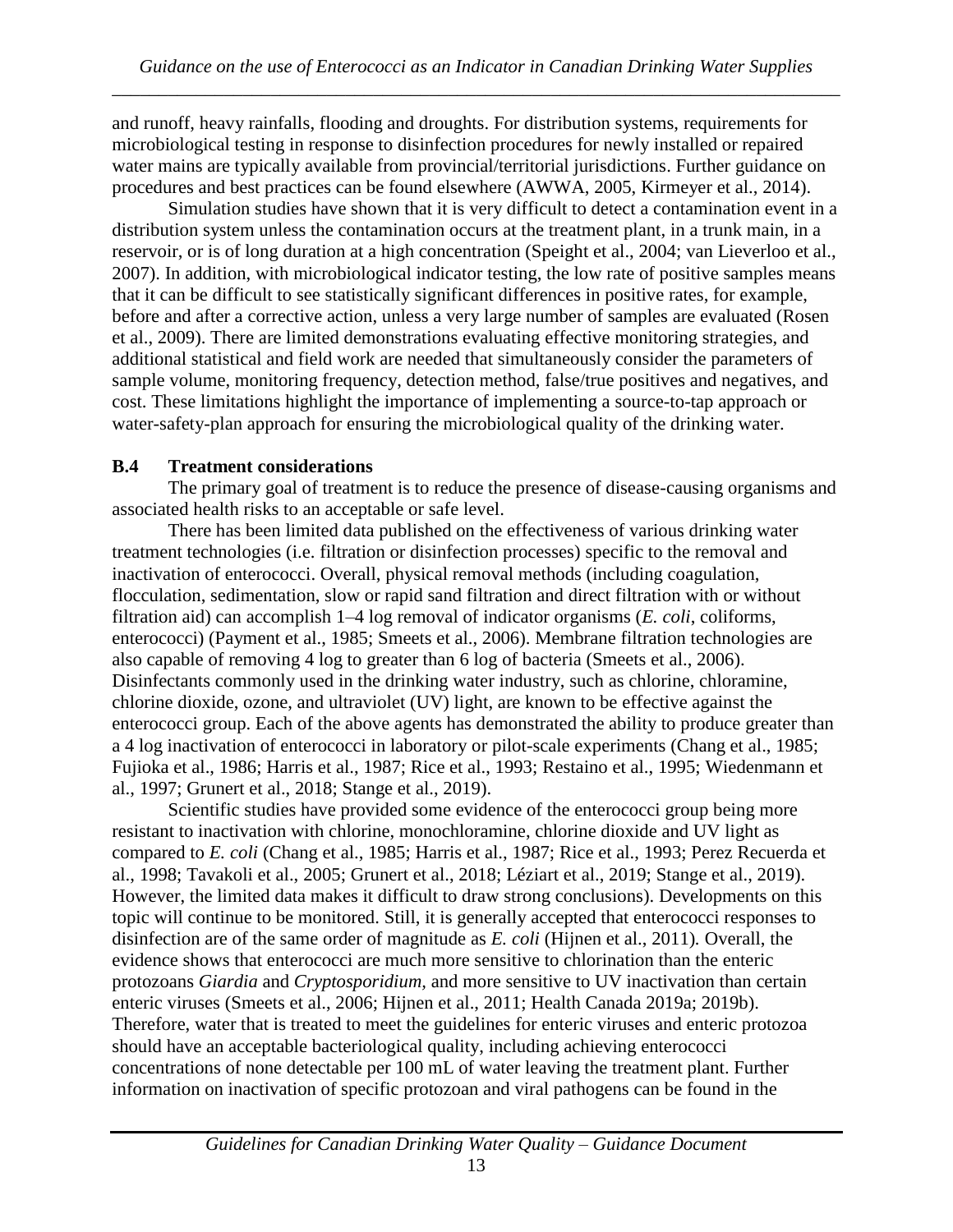guideline technical documents on enteric protozoa and enteric viruses (Health Canada, 2019a; 2019b).

In distribution systems, a disinfectant residual is needed to protect against bacterial regrowth and serve as a sentinel for water quality changes. Regular monitoring of distribution system water quality (e.g., microbial indicators, disinfectant residual, turbidity, pH) and having operations and maintenance programs in place (water mains cleaning, cross-connection control, replacements and repairs) are important for ensuring drinking water is distributed to consumers with minimum loss of quality (Kirmeyer et al., 2001, 2014).

Surface water is not recommended as a residential-scale water supply unless it is properly filtered, disinfected and monitored for water quality. Well water supplies can also be contaminated and may require treatment. Various options are available for treating source waters to provide high-quality pathogen-free drinking water. These include systems that rely on chlorine, UV light or filtration. Health Canada does not recommend specific brands of residential-scale drinking water treatment devices, but it strongly recommends that consumers look for a mark or label indicating that the device has been certified by an accredited certification body as meeting the appropriate NSF International (NSF)/American National Standards Institute (ANSI) standard. These standards have been designed to safeguard drinking water by helping to ensure the safety of material and performance of products that come into contact with drinking water. Treatment devices should be inspected and serviced in accordance with the maintenance schedule and manufacturer's recommendations.

# **B.5 International considerations**

The European Union (EU) Drinking Water Directive has included enterococci (originally fecal streptococci) as a microbiological drinking water parameter since 1980 (1980; 1998). The current EU Drinking Water Directive outlines the legislative requirements for all its Member States (1998). Under the directive, enterococci are categorized as a parameter for audit monitoring in the distribution system. Audit parameters are tested less frequently than check (i.e., routine monitoring) parameters; they are intended to provide information as to whether or not their specific parametric values are being complied with. The EU standard for enterococci is a value of zero per 100mL (1998).

The Guidelines for Drinking Water Quality by the World Health Organization (WHO) (2017) contain fact sheets on numerous microbial indicators, including intestinal enterococci. The guidance from WHO specifies that the intestinal enterococci group can be used as an index of fecal pollution. The presence of the group provides evidence of recent fecal contamination, and detection of intestinal enterococci should lead to consideration of further action. No guideline values are specified.

The Australian Drinking Water Guidelines provide fact sheets on numerous microbial indicators, including intestinal enterococci, but no guideline values are specified. In practice, enterococci can be used to assess source water quality, the adequacy of treatment, post-treatment ingress into the distribution system and the delivery of safe drinking water at consumer taps (NHMRC and NRMMC, 2017).

The U.S. EPA Ground Water Rule (2006a) lists enterococci as one of three possible microbiological indicators of fecal contamination, alongside *E. coli* and coliphages, which can be specified by the states. Under the rule, untreated ground water systems having a total coliformpositive sample must collect at least one sample from each ground water source and test for one of the state-specified indicators (referred to as triggered source water monitoring). Should a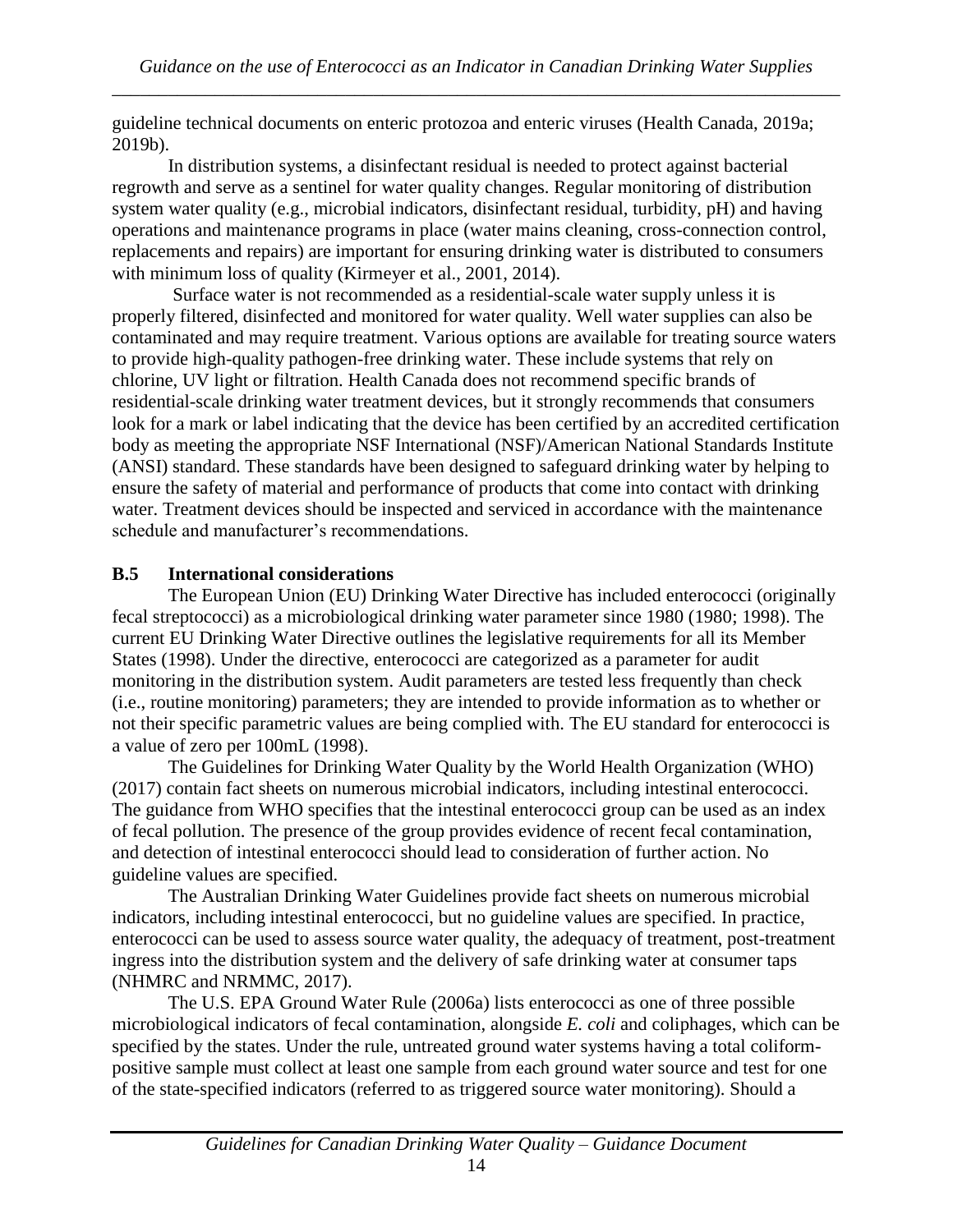the public and take corrective actions. triggered sample test positive for the fecal indicator, the system must notify state authorities and

## **B.6 Research gaps**

Despite this, there are numerous information gaps that still need to be filled. knowledge of the *Enterococcus* genus and its applicability as an indicator of fecal contamination. There has been a wealth of important research conducted that has advanced our

and sources of *Enterococcus* species found in groundwater sources and treated drinkingwater. Another important area for future research involves improving the understanding of theidentity enterococci under various drinking water treatment technologies with a variety of waterqualities. There is also a need for additional studies comparing the relative survival rates for *E.coli* and response to contamination issues in groundwater sources and drinking water distributionsystems. enterococci detection relative to other bacteriological indicators (*E. coli*, total coliforms) in Currently, limited published Canadian data exists concerning the frequency of

detection and identification in drinking water would also be of great value. Lastly, continued work towards developing standardized molecular tests for enterococci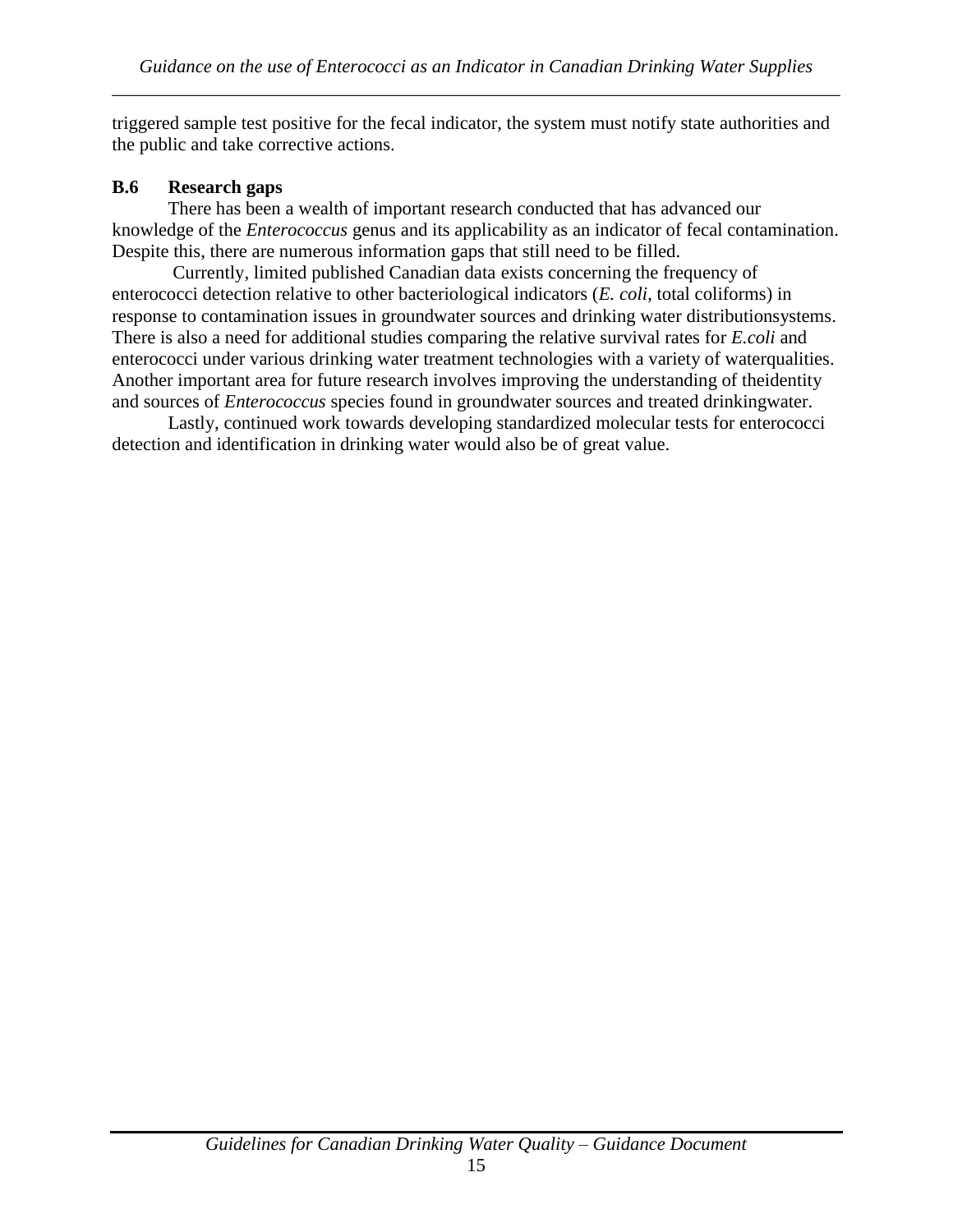# **Part C. References and acronyms**

#### **C.1 References**

Abbott, S., Caughley, B. and Scott, G. (1998). Evaluation of Enterolert® for the enumeration of enterococci n the marine environment. N. Z. J. Mar. Freshwat. Res. 32: 505–513.

Adcock, P.W. and Saint, C.P. (2001). Development of glucosidase agar for the confirmation of water-borne *Enterococcus*. Water Res., 35 (17): 4243-4246.

Anderson, S.A., Turner, S.J. and Lewis, G.D. (1997). Enterococci in the New Zealand environment: Implications for water quality monitoring. Water Sci. Technol., 35 (11-12): 325–331.

Anderson, K.L., Whitlock, J.E. and Harwood, V.J. (2005). Persistence and differential survival of fecal indicator bacteria in subtropical waters and sediments. Appl. Environ. Microbiol., 71 (6): 3041–3048.

APHA, AWWA and WEF (2017). Standard methods for the examination of water and wastewater. 23rd edition. American Public Health Association, American Water Works Association and Water Environment Federation, Washington, DC.

Ashbolt, N.J., Grabow, W.O.K. and Snozzi, M. (2001). Indicators of microbial water quality. In Water quality— Guidelines, standards and health: Assessment of risk and risk management for water-related infectious disease. Fewtrell, L. and Bartram, J. (Eds.). IWA Publishing, London, United Kingdom, on behalf of the World Health Organization. pp. 289–315.

Atherholt, T., Feerst, E., Hovendon, B., Kwak, J. and Rosen, J.D. (2003). Evaluation of indicators of fecal contamination in groundwater. J. Am. Water Works Assoc., 95 (10): 119–131.

AWWA. 2005. AWWA Standard C651-05 - Disinfecting Water Mains. American Water Works Association. Denver, CO.

AWWA (2017). Water quality in distribution systems. AWWA manual of water supply practices M68. American Water Works Association, Denver, CO.

Badgley, B.D., Nayak, B.S. and Harwood, V.J. (2010). The importance of sediment and submerged aquatic vegetation as potential habitats for persistent strains of enterococci in a subtropical watershed. Water Res., 44 (20): 5857–5866.

Bartram, J. and Rees, G. (2000). Monitoring bathing waters. E & FN Spon, New York, New York.

Batté, M., Féliers, C., Servais, P., Gauthier, V., Joret, J.-C. and Block, J.-C. (2006). Coliforms and other microbial indicators occurrence in water and biofilm in full-scale distribution systems. Water Sci. Technol., 54 (3): 41–48.

Beukers, A.G., Zaheer, R., Goji, N., Amoako, K.K., Chaves, A.V., Ward, M.P. and McAllister, T.A. (2017). Comparative genomics of *Enterococcus* spp. isolated from bovine feces. BMC Microbiol., 17 (1), art. no. 52.

Bitton, G., Farrah, S. R., Ruskin, R. H., Butner, J. and Chou, Y. J. (1983). Survival of pathogenic and indicator organisms in groundwater. Ground Water, 21: 405-410.

BNQ (2018). BNQ 1809-300/2018. Travaux de construction — Conduites d'eau potable et d'égout — Clauses techniques générales. Bureau de normalisation du Québec. Montreal, Quebec.

Boehm, A.B. and Sassoubre, L.M. (2014). Enterococci as indicators of environmental fecal contamination. In Enterococci: From commensals to leading causes of drug resistant infection. Gilmore, M.S. et al., eds. Massachusetts Eye and Ear Infirmary, Boston, Massachusetts.

Borchardt, M.A., Chyou, P., DeVries, E.O. and Belongia, E.A. (2003). Septic system density and infectious diarrhea in a defined population of children. Environ. Health Perspect. 111: 742–748.

Bordalo, A.A., Onrassami, R. and Dechsakulwatana, C. (2002). Survival of faecal indicator bacteria in tropical estuarine waters (Bangpakong River, Thailand). J. Appl. Microbiol., 93 (5): 864–871.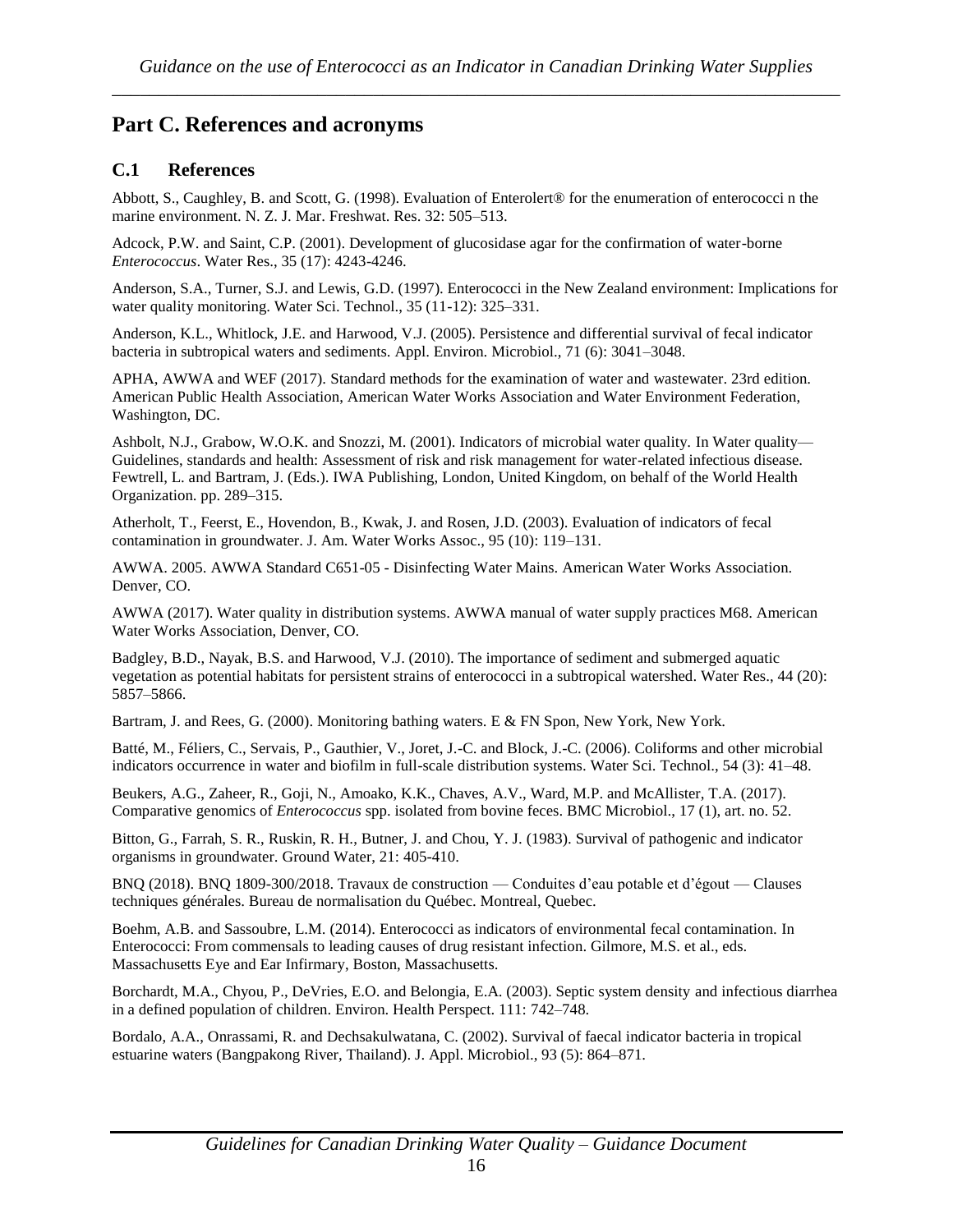Brookes, J.D., Hipsey, M.R., Burch, M.D., Linden, L.G., Ferguson, C.M. and Antenucci, J.P. (2005). Relative value of surrogate indicators for detecting pathogens in lakes and reservoirs. Environ. Sci. Technol., 39 (22): 8614–8621.

Byappanahalli, M. and Fujioka, R. (2004). Indigenous soil bacteria and low moisture may limit but allow faecal bacteria to multiply and become a minor population in tropical soils. Water Sci. Technol., 50 (1): 27–32.

Byappanahalli, M.N., Nevers, M.B., Korajkic, A., Staley, Z.R. and Harwood, V.J. (2012a). Enterococci in the environment. Microbiol. Mol. Biol. Rev., 76: 685–706.

Byappanahalli, M.N., Yan, T., Hamilton, M.J., Ishii, S., Fujioka, R.S., Whitman, R.L. and Sadowsky, M.J. (2012b). The population structure of *Escherichia coli* isolated from subtropical and temperate soils. Sci. Total Environ., 417- 418: 273-279.

Cabral, J.P.S. (2010). Water microbiology. Bacterial pathogens and water. Int. J. Environ. Res. Public Health 7(10): 3657*–*3703.

CCME (2004). From source to tap: guidance on the multi-barrier approach to safe drinking water. Produced jointly by the Federal-Provincial-Territorial Committee on Drinking Water and the CCME Water Quality Task Group. Canadian Council of Ministers of the Environment, Winnipeg, Manitoba. Available at www.ccme.ca/files/Resources/water/source\_tap/mba\_guidance\_doc\_e.pdf

Celico, F., Varcamonti, M., Guida, M. and Naclerio, G. (2004). Influence of precipitation and soil on transport of fecal enterococci in fractured limestone aquifers. Appli. Environ. Microbiol., 70 (5): 2843–2847.

Chang, J.C.H., Ossoff, S.F., Lobe, D.C., Dorfman, M.H., Dumais, C.M., Qualls, R.G. and Johnson, J.D. (1985). UV inactivation of pathogenic and indicator microorganisms. Appl. Environ. Microbiol., 49 (6): 1361–1365.

Collins, M.D., Farrow, J.A.E. and Jones, D. (1986). *Enterococcus mundtii* sp. nov. Int. J. Syst. Bacteriol. 36: 8–12.

Davies, C.M., Long, J.A.H., Donald, M. and Ashbolt, N.J. (1995). Survival of fecal microorganisms in marine and freshwater sediments. Appl. Environ. Microbiol. 61 (5): 1888–1896.

Deller, S., Mascher, F., Platzer, S., Reinthaler, F.F. and Marth, E. (2006). Effect of solar radiation on survival of indicator bacteria in bathing waters. Cent. Eur. J. Public Health, 14 (3): 133–137.

Del Mar Lleò, M., Signoretto, C. and Canepari, P. (2005). Chapter 13: Gram-positive bacteria in the marine environment. In Oceans and Health: Pathogens in the Marine Environment. Belkin, S. and Colwell, R.R. (Eds.) Springer. New York, New York. pp. 307–330.

Donnison, A.M. (1992). Enumeration of enterococci in New-Zealand waters and effluents. Environ. Technol., 13(8): 771–778.

DWI (2016). Drinking water 2010-2014 (annual reports). Drinking Water Inspectorate, DWI Publications. London, England. Available from: www.dwi.gov.uk

DWQR (2016a). Drinking water quality in Scotland. Private water supplies. 2010-2014. Drinking Water Quality Regulator for Scotland. Edinburgh, Scotland. Available from: www.DWQR.org.uk

DWQR (2016b). Drinking water quality in Scotland. Public water supplies. 2010-2014. Drinking Water Quality Regulator for Scotland. Edinburgh, Scotland. Available from: www.DWQR.org.uk

Eckner, K.F. (1998). Comparison of membrane filtration and multiple-tube fermentation by the Colilert and Enterolert methods for detection of waterborne coliform bacteria, *Escherichia coli*, and Enterococci used in drinking and bathing water quality monitoring in southern Sweden. Appl. Environ. Microbiol., 64 (8): 3079–3083.

EPA (2016a). Drinking water reports (2013-2014). Environmental Protection Agency. County Wexford, Ireland. Available from: www.epa.ie

EPA (2016b). The provision and quality of drinking water in Ireland – A report for the year (2010-2012). Environmental Protection Agency. County Wexford, Ireland. Available from: www.epa.ie

Ervin, J.S., Russell, T.L., Layton, B.A., Yamahara, K.M., Wang, D., Sassoubre, L.M., Cao, Y., Kelty, C.A., Sivaganesan, M., Boehm, A.B., Holden, P.A., Weisberg, S.B. and Shanks, O.C. (2013). Characterization of fecal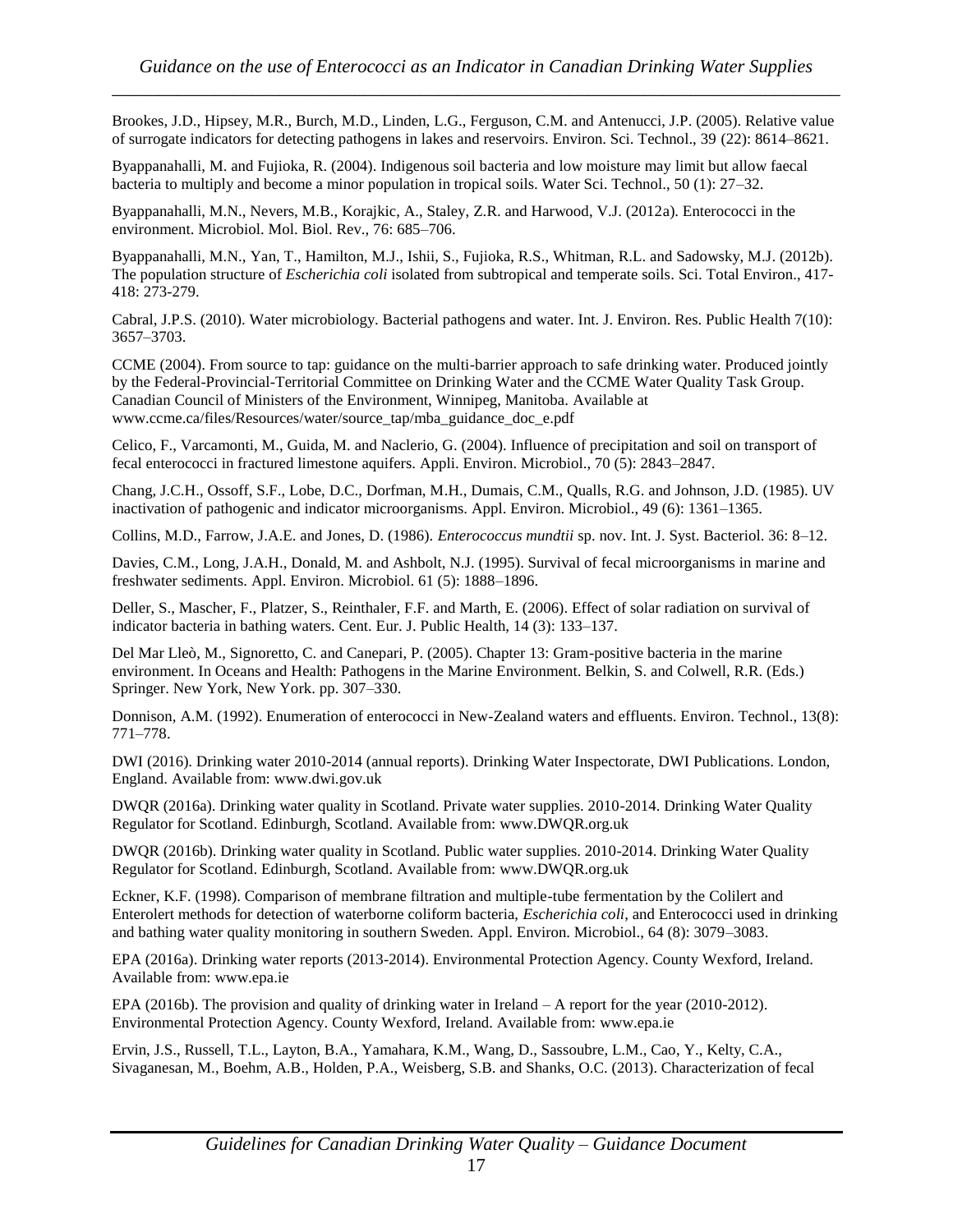concentrations in human and other animal sources by physical, culture-based, and quantitative real-time PCR methods. Water Res., 47 (18): 6873–6882.

EU (1980). Council Directive 80/778/EEC relating to the quality of water intended for human consumption. Available at https://eur-lex.europa.eu/legal-content/EN/TXT/?uri=CELEX%3A31980L0778

EU (1998). Council Directive 98/83/EC on the quality of water intended for human consumption. Available at https://eur-lex.europa.eu/legal-content/EN/TXT/?uri=CELEX%3A31998L0083

European Commission (2015). Synthesis report on the quality of drinking water in the EU examining the Member States' reports for the period 2008-2010 under Directive 98/83/EC. Brussels, Belgium. Available from: http://ec.europa.eu/environment/water/water-drink/reporting\_en.html

Fisher, K. and Phillips, C. (2009). The ecology, epidemiology and virulence of *Enterococcus*. Microbiology, 155 (6):1749–1757.

Fisher, M.B., Iriarte, M. and Nelson, K.L. (2012). Solar water disinfection (SODIS) of Escherichia coli, *Enterococcus* spp., and MS2 coliphage: Effects of additives and alternative container materials. Wat. Res., 46 (6): 1745-1754.

Fleisher, J. M., Kay, D., Salmon, R. L., Jones, F., Wyer, M. D. and Godfree, A. F. (1996). Marine waters contaminated with domestic sewage: Nonenteric illnesses associated with bather exposure in the United Kingdom. Am. J. Public Health 86 (9): 1228–1234.

Fout, G.S., Borchardt, M.A., Kieke, B.A., Jr. and Karim, M.R. (2017). Human virus and microbial indicator occurrence in public-supply groundwater systems: Meta-analysis of 12 international studies. Hydrogeol. J., 25(4): 903-919.

Fricker, E.J. and Fricker, C.R. (1996). Use of defined substrate technology and a novel procedure for estimating the numbers of enterococci in water. J. Microbiol. Methods, 27: 207–210.

Fujioka, R.S. and Yoneyama, B.S. (2002). Sunlight inactivation of human enteric viruses and fecal bacteria. Water Sci. Technol., 46 (11-12): 291–295.

Fujioka, R.S., Dow, M.A. and Yoneyama, B.S.(1986). Comparative disinfection of indicator bacteria and poliovirus by chlorine dioxide. Water Sci. Technol., 18 (10):125-132.

Furtula, V., Jackson, C.R., Farrell, E.G., Barrett, J.B., Hiott, L.M. and Chambers, P. (2013). Antimicrobial resistance in *Enterococcus* spp. isolated from environmental samples in an area of intensive poultry production. Int. J. Environ. Res. Public Health, 10 (3): 1020–1036.

Government of Alberta (2015). A guidance framework for the production of drinking water safety plans. Alberta Environment and Parks. Edmonton, Alberta. Available from: http://environment.alberta.ca/apps/regulateddwq/DWSP.aspx

Government of Quebec (2004). Étude sur la qualité de l'eau potable dans sept bassins versants en surplus de fumier et impacts potentiels sur la santé. Bibliothèque nationale du Québec, 2004. ISBN 2-550-43506. Envirodoq ENV/2004/0310. Available from: www.santecom.qc.ca.

Grammenou, P., Spiliopoulou, I., Sazakli, E. and Papapetropoulou, M. (2006). PFGE analysis of enterococci isolates from recreational and drinking water in Greece. J. Water Health 4: 263–272.

Grunert, A., Frohnert, A., Selinka, H.-C., Szewzyk, R. (2018). A new approach to testing the efficacy of drinking water disinfectants. Int. J. Hyg. Envir. Heal., 221 (8):1124-1132.

Haack, S.K., Fogarty, L.R. and Wright, C. (2003). *Escherichia coli* and enterococci at beaches in the Grand Traverse Bay, Lake Michigan: Sources, characteristics, and environmental pathways. Environ. Sci. Technol., 37 (15): 3275– 3282.

Harris, G.D., Adams, V.D., Sorensen, D.L. and Curtis, M.S. (1987). Ultraviolet inactivation of selected bacteria and viruses with photoreactivation of the bacteria. Water Res., 21 (6): 687–692.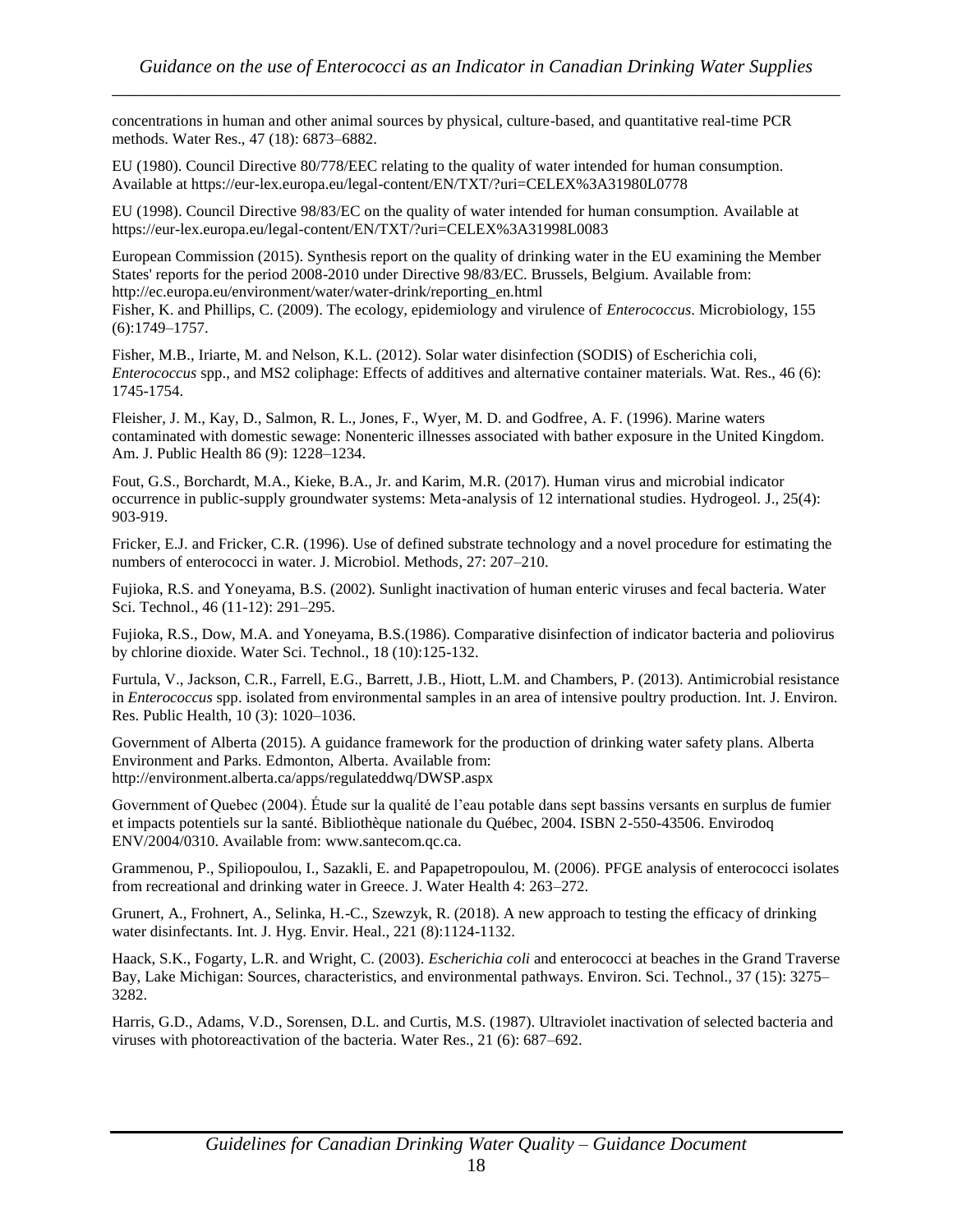Health Canada (2013). Guidance on the use of the microbiological drinking water quality guidelines. Water and Air Quality Bureau, Healthy Environments and Consumer Safety Branch, Health Canada, Ottawa, Ontario. (Catalogue No H144-12/2013E-PDF).

Health Canada (2019a). Guidelines for Canadian drinking water quality: Guideline technical document — Enteric protozoa: *Giardia* and *Cryptosporidium*. Water and Air Quality Bureau, Healthy Environments and Consumer Safety Branch, Health Canada, Ottawa, Ontario. Available at www.canada.ca/en/healthcanada/services/environmental-workplace-health/reports-publications/water-quality.htm

Health Canada (2019b). Guidelines for Canadian drinking water quality: Guideline technical document — Enteric viruses. Water and Air Quality Bureau, Healthy Environments and Consumer Safety Branch, Health Canada, Ottawa, Ontario. Available at www.canada.ca/en/health-canada/services/environmental-workplace-health/reportspublications/water-quality.htm.

Heaney, C.D., Sams, E., Dufour, A.P., Brenner, K.P., Haugland, R.A., Chern, E., Wing, S., Marshall, S., Love, D.C., Serre, M., Noble, R. and Wade, T.J. (2012). Fecal indicators in sand, sand contact, and risk of enteric illness among beachgoers. Epidemiology, 23 (1): 95–106.

Heaney, C.D., Exum, N.G., Dufour, A.P., Brenner, K.P., Haugland, R.A., Chern, E., Schwab, K.J., Love, D.C., Serre, M.L., Noble, R. and Wade, T.J. (2014). Water quality, weather and environmental factors associated with fecal indicator organism density in beach sand at two recreational marine beaches. Sci. Tot. Environ, 497: 440–447.

Heiber, I., Frahm, E. and Obst, U. (1998). Comparison of four methods for the detection of fecal streptococci in water [Vergleich von vier Nachweismethoden für Fäkalstreptokokken in Wasser.]. Zentralblatt für Hygiene und Umweltmedizin = Int. J. Hyg. Environ. Med., 201 (4–5): 357–369.

Hijnen W.A.M. (2011). Quantitative methods to assess capacity of water treatment to eliminate micro-organisms. KWR Watercycle Research Institute. IWA Publishing, London, United Kingdom.

Hynds, P.D., Thomas, M.K. and Pintar, K.D.M. (2014). Contamination of groundwater systems in the US and Canada by enteric pathogens, 1990-2013: A review and pooled-analysis. PLoS ONE, 9 (5), art. no. e93301.

Ishii, S. and Sadowsky, M.J. (2008). *Escherichia coli* in the environment: Implications for water quality and human health. Microbes Environ., 23(2): 101-108.

ISO (2018) ISO ICS 07.100.20 – Microbiology of water. International Organization for Standardization. Geneva, Switzerland. Available at www.iso.org/ics/07.100.20/x/

Jackson, C.R., Furtula, V., Farrell, E.G., Barrett, J.B., Hiott, L.M. and Chambers, P. (2012). A comparison of BOX-PCR and pulsed-field gel electrophoresis to determine genetic relatedness of enterococci from different environments. Microb. Ecol., 64 (2): 378–387.

Jang, J., Hur, H., Sadowsky, M.J., Byappanahalli, M.N., Yan, T. and Ishii, S. (2017). Environmental *Escherichia coli*: Ecology and public health implications—a review. J. Appl. Microbiol., 123(3): 570-581.

Jenkins, T.M., Scott, T.M., Morgan, M.R. and Rose, J.B. (2005). Occurrence of alternative fecal indicators and enteric viruses in Michigan rivers. J. Great Lakes Res., 31 (1): 22–31.

John, D.E. and Rose, J.B. (2005). Review of factors affecting microbial survival in groundwater. Environ. Sci. Technol., 39 (19): 7345–7356.

Kay, D., Jones, F., Wyer, M.D., Fleisher, J.M., Salmon, R.L., Godfree, A.F., Zelenauch-Jacquotte, A. and Shore, R. (1994). Predicting likelihood of gastroenteritis from sea bathing: results from randomised exposure. The Lancet, 344 (8927): 905–909.

Keswick, B. H., Gerba, C. P., Secor, S. L. and Cech, I. (1982). Survival of enteric viruses and indicator bacteria in groundwater. J. Environ.Sci. Health, Part A: Environ. Sci. Eng. Toxic Hazard. Subst.Control. 17, 903-912.

Kinzelman, J., Ng, C., Jackson, E., Gradus, S. and Bagley, R. (2003). Enterococci as indicators of Lake Michigan recreational water quality: Comparison of two methodologies and their impacts on public health regulatory events. Appl. Environ. Microbiol., 69(1): 92–96.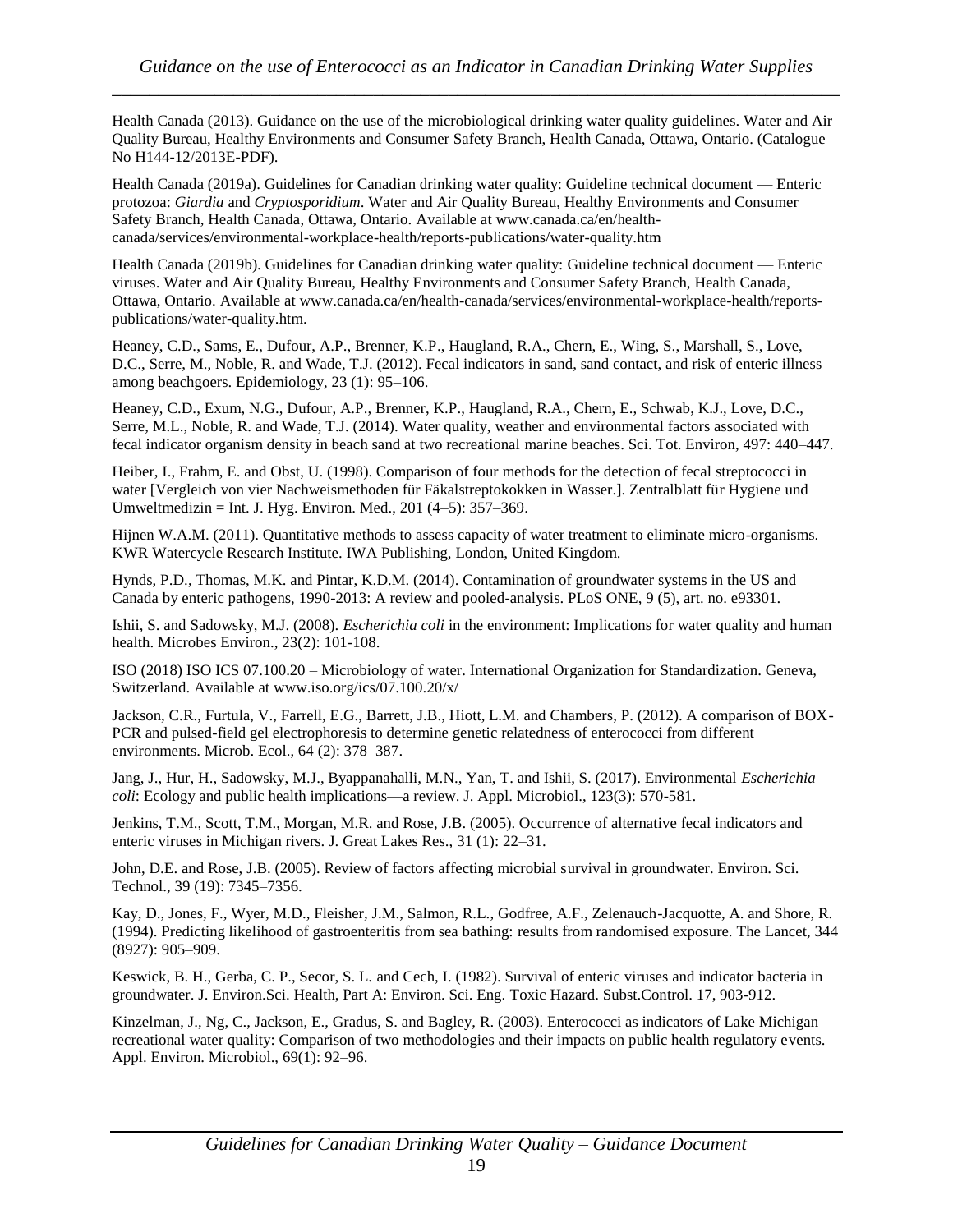Kirmeyer, G.J., Friedman, M., Martel, K., Howie, D., LeChevallier, M., Abbaszadegan, M., Karim, M., Funk, J. and Harbour, J. (2001). Pathogen intrusion into the distribution system. AWWA Research Foundation and American Water Works Association, Denver, Colorado.

Kirmeyer, G.J., Thomure, T.M., Rahman, R., Marie, J.L., LeChevallier, M.W., Yang, J., Hughes, D.M. and Schneider, O. (2014). Effective microbial control strategies for main breaks and depressurization. Water Research Foundation, Denver, Colorado.

KWR (2012). The quality of drinking water in the European Union 2005-2007. Synthesis report on the quality of drinking water in the Member States of the European Union in the period 2005-2007 Directive 98/83/EC Watercycle Research Institute. December. Available from:

https://circabc.europa.eu/faces/jsp/extension/wai/navigation/container.jsp

Långmark, J., Storey, M.V., Ashbolt, N.J. and Stenström, T.-A. (2007). The effects of UV disinfection on distribution pipe biofilm growth and pathogen incidence within the greater Stockholm area, Sweden. Water Res. 41 3327–3336.

Leclerc, H., Devriese, L.A. and Mossel, D.A.A. (1996). Taxonomical changes in intestinal (faecal) enterococci and streptococci: Consequences on their use as indicators of faecal contamination in drinking water. J. Appl. Bacteriol., 81(5): 459–466.

Leclerc, H., Mossel, D.A.A., Edberg, S.C., Struijk, C.B. (2001). Advances in the bacteriology of the coliform group: Their suitability as markers of microbial water safety. Ann. Rev. Microbiol., (55):201-234.

Lee, D.-G. and Kim, S.-J. (2003). Bacterial species in biofilm cultivated from the end of the Seoul water distribution system. J. Appl. Microbiol., 95 (2): 317–324.

Lessard, E.J. and Sieburth J. McN., (1983). Survival of natural sewage populations of enteric bacteria in diffusion and batch chambers in the marine environment. Appl. Environ. Microbiol., 45 (3): 950–959.

Léziart, T., Dutheil de la Rochere, P., Cheswick, R., Jarvis, P. and Nocker, A. (2019). Effect of turbidity on water disinfection by chlorination with the emphasis on humic acids and chalk. Environ. Technol., 40(13): 1734-1743.

Locas, A., Barthe, C., Barbeau, B., Carrière, A. and Payment, P. (2007). Virus occurrence in municipal groundwater sources in Quebec, Canada. Can. J. Microbiol., 53 (6): 688–694.

Locas, A., Barthe, C., Margolin, A.B. and Payment, P. (2008). Groundwater microbiological quality in Canadian drinking water municipal wells. Can. J. Microbiol., 54 (6) 472–478.

Maheux, A.F., Picard, F.J., Boissinot, M., Huppé, V., Bissonnette, L., Bernier, J.-.T., Cantin, P., Huletsky, A. and Bergeron, M.G. (2009). Analytical limits of three ß-glucosidase-based commercial culture methods used in environmental microbiology, to detect enterococci. Water Sci. Technol., 60: 943–955.

Maheux, A.F., Bissonnette, L., Boissinot, M., Bernier, J.L.T., Huppé, V., Bérubé, E., Boudreau, D.K., Picard, F.J., Huletsky, A. and Bergeron, M.G. (2011). Method for rapid and sensitive detection of *Enterococcus* sp. and *Enterococcus faecalis*/*faecium* cells in potable water samples. Water Res., 45 (6): 2342–2354.

Maheux, A.F., Huppé, V., Bissonnette, L., Boissinot, M., Rodrigue, L., Bérubé, È. and Bergeron, M.G. (2012). Comparative analysis of classical and molecular microbiology methods for the detection of *Escherichia coli* and *Enterococcus* spp. in well water. J. Environ. Monit. 14 (11): 2983–2989.

Masters, N., Christie, M., Stratton, H. and Katouli, M. (2015). Viability and stability of *Escherichia coli* and enterococci populations in fecal samples upon freezing. Can. J. Microbiol., 61 (7): 495–501.

McFeters, G. A., Bissonne, G., Jezeski, J. J., Thomson, C. A. and Stuart, D. G. (1974). Comparative survival of indicator bacteria and enteric pathogens in well water. Appl. Microbiol., 27, 823-829.

MDDELCC, 2016. Bilan de la qualité de l'eau potable au Québec 2010-2014, 2016, 80 pages, Ministère du Développement durable, de l'Environnement et de la Lutte contre les changements climatiques. Available at http://www.mddelcc.gouv.qc.ca/.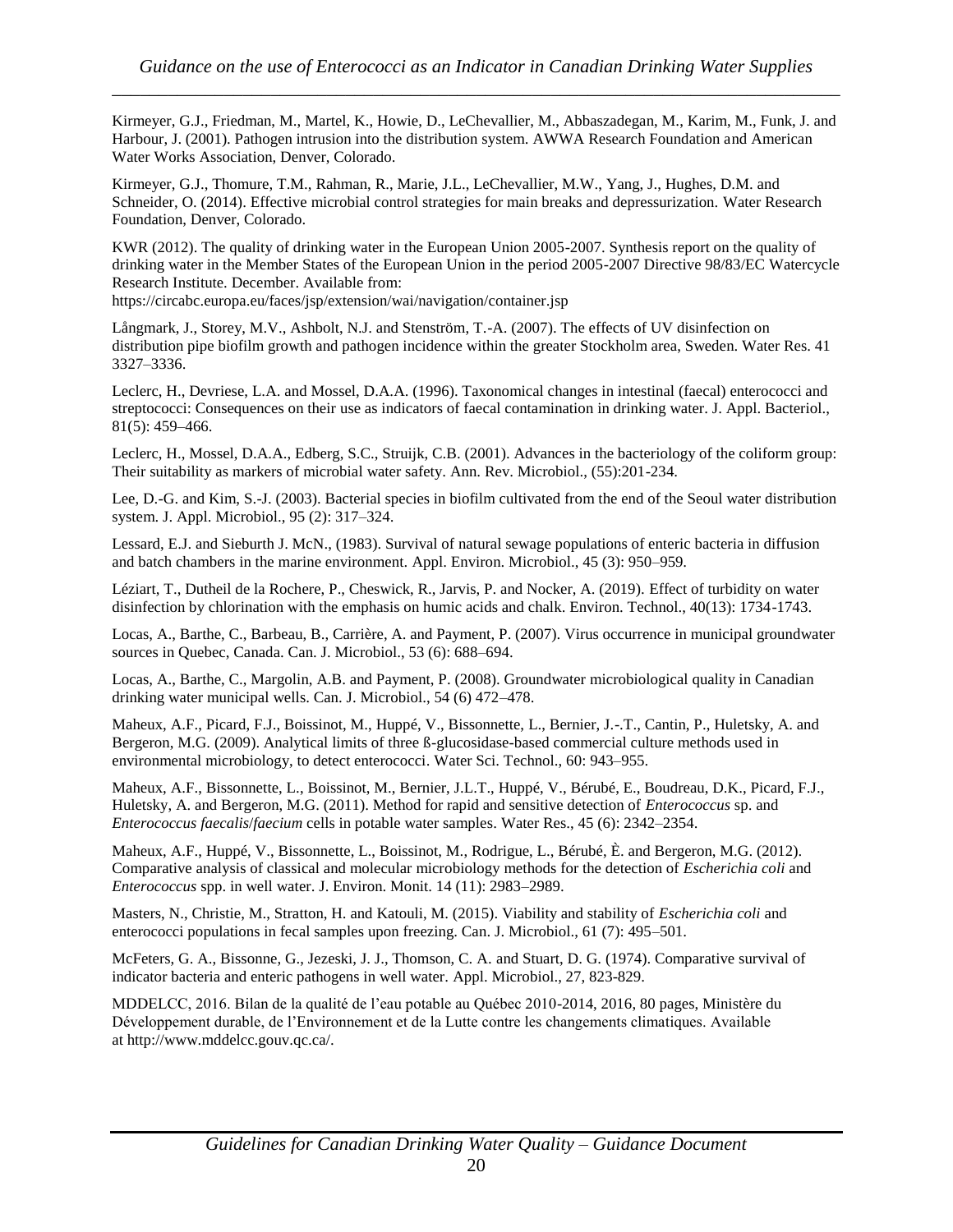Medeiros, A.W., Blaese Amorim, D., Tavares, M., de Moura, T.M., Franco, A.C., d'Azevedo, P.A., Frazzon, J. and Frazzon, A.P.G. (2017). *Enterococcus* species diversity in fecal samples of wild marine species as determined by real-time PCR. Can. J. Microbiol., 63 (2): 129–136.

Medema, G.J., Shaw, S., Waite, M., Snozzi, M., Morreau, A. and Grabow, W. (2003). Catchment characteristics and source water quality. In Assessing microbial safety of drinking water: Improving approaches and methods. A. Dufour, M. Snozzi, W. Koster, J. Bartram, E. Ronchi, and L. Fewtrell editors, 111-158. WHO Drinking Water Quality Series, OECD—WHO, Paris, France. London, United Kingdom: IWA Publishing.

Méndez, J., Audicana, A., Cancer, M., Isern, A., Llaneza, J., Moreno, B., Navarro, M., Tarancón, M.L., Valero, F., Ribas, F., Jofre, J. and Lucena, F. (2004). Assessment of drinking water quality using indicator bacteria and bacteriophages. J. Water Health, 2 (3): 201–214.

Mika K.B., Imamura G., Chang C., Conway V., Fernandez G., Griffith J.F., Kampalath R.A., Lee C.M., Lin C.-C., Moreno R., Thompson S., Whitman R.L. and Jay J.A. (2009). Pilot- and bench-scale testing of faecal indicator bacteria survival in marine beach sand near point sources. J. Appl. Microbiol., 107 (1): 72–84.

Moore, D.F., Guzman, J.A. and McGee, C. (2008). Species distribution and antimicrobial resistance of enterococci isolated from surface and ocean water. J. Appl. Microbiol., 105 (4): 1017–1025.

Müller, T., Ulrich, A., Ott, E.-M. and Müller, M. (2001). Identification of plant-associated enterococci. J. Appl. Microbiol., 91 (2): 268–278.

Mundt, J.O., Coggin Jr., J.H. and Johnson, L.F. (1962). Growth of *Streptococcus faecalis* var. *liquefaciens* on plants. Appl. Microbiol., 10: 552–555.

Naclerio, G., Petrella, E., Nerone, V., Allocca, V., Vita, P. and Celico, F. (2008). Influence of topsoil of pyroclastic origin on microbial contamination of groundwater in fractured carbonate aquifers. Hydrogeol. J., 16(6): 1057–1064.

NHMRC and NRMMC (2017). Australian drinking water guidelines, Paper 6 National water quality management strategy. National Health and Medical Research Council, National Resource Management Ministerial Council, Commonwealth of Australia, Canberra.

Niño de Guzmán, G.T., Hapeman, C.J., Prabhakara, K., Codling, E.E., Shelton, D.R., Rice, C.P., Hively, W.D., McCarty, G.W., Lang, M.W. and Torrents, A. (2012). Potential pollutant sources in a Choptank River (USA) subwatershed and the influence of land use and watershed characteristics. Science of the Total Environment, 430, pp. 270-279.

Nnane, D.E., Ebdon, J.E. and Taylor, H.D. (2011). Integrated analysis of water quality parameters for cost-effective faecal pollution management in river catchments. Water Res., 45 (6): 2235–2246.

Northern Ireland Water (2016). Drinking water quality annual reports (2010-2014). Northern Ireland Water. Belfast, Northern Ireland. Available from: www.niwater.com

Obiri-Danso, K. and Jones, K. (2000). Intertidal sediments as reservoirs for hippurate negative campylobacters, salmonellae and faecal indicators in three EU recognised bathing waters in North West England. Water Res., 34: 519–527.

Ott, E.., Müller, T., Müller, M., Franz, C.M.A.P., Ulrich, A., Gabel, M. and Seyfarth, W. (2001). Population dynamics and antagonistic potential of enterococci colonizing the phyllosphere of grasses. J. Appl. Microbiol., 91: 54–66.

Park, J., Jin, G.-D., Pak, J.I., Won, J. and Kim, E.B. (2017). Development of a rapid identification method for the differentiation of *Enterococcus s*pecies using a species-specific multiplex PCR based on comparative genomics (2017) Curr. Microbiol., 74 (4): 476–483.

Payment, P. and Locas, A. (2005). Évaluation et contrôle de la qualité virologique des eaux souterraines. Projet: 3331-24-02-01. Institut Armand-Frappier, Institut national de la recherche scientifique. Laval, Québec.

Payment, P. and Locas, A. (2011). Pathogens in water: value and limits of correlation with microbial indicators. Ground Water, 49 (1): 4–11.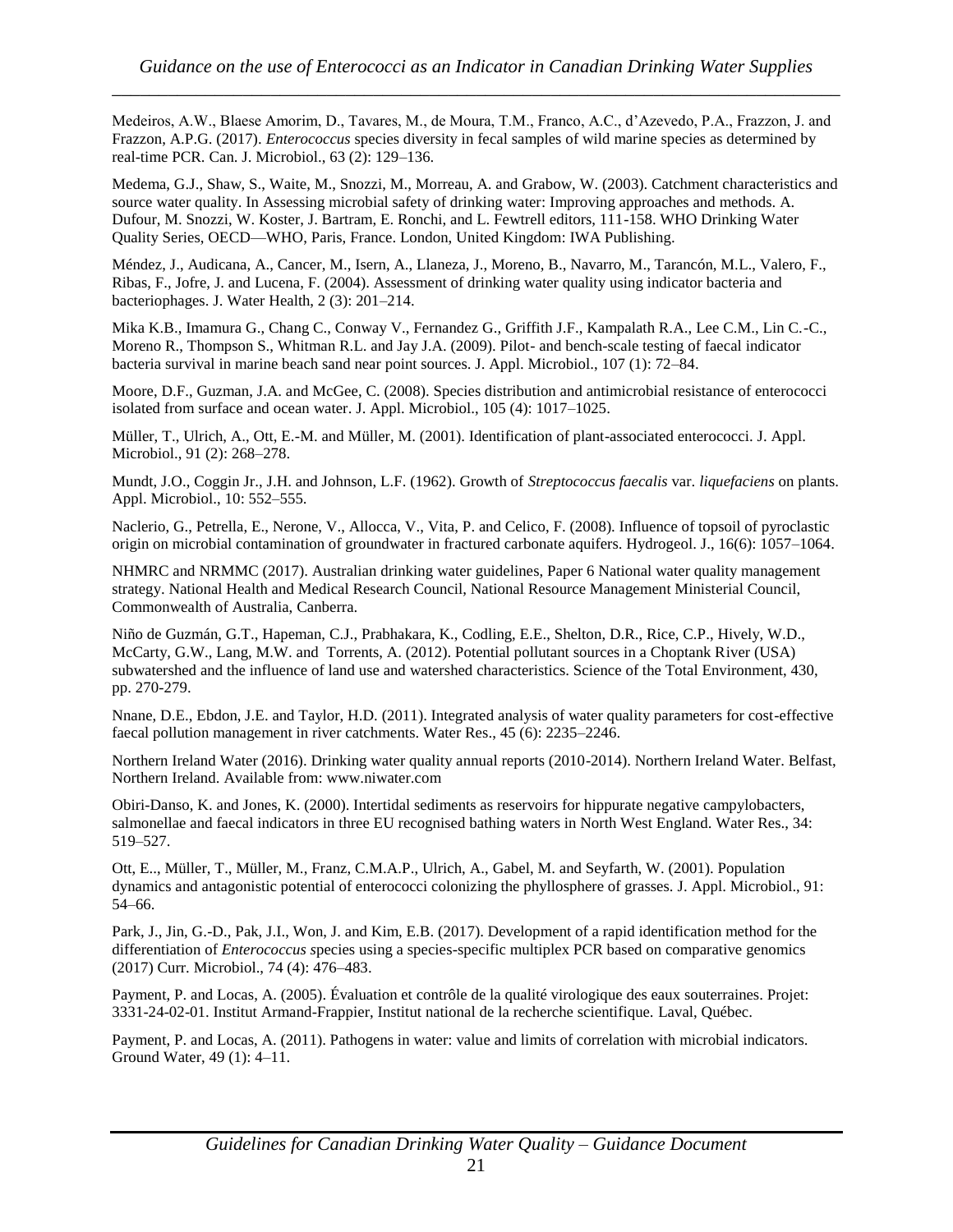Payment, P., Trudel, M. and Plante, R. (1985). Elimination of viruses and indicator bacteria at each step of treatment during preparation of drinking water at seven water treatment plants. Appl. Environ. Microbiol., 49 (6): 1418–1428.

Perez Recuerda, R., Sanchez, J.M. and Borrego, J.J. (1998). The efficiency of different disinfecting agents in inactivating microorganisms detected in natural and treated waters. Tecnol. Agua, 18(177): 16-25.

Peter, A., Mathew, J. and Zacharia, S. (2012). Antibiotic resistant enterococci from drinking water sources. Asian J. Pharm. Clin. Res., 5: 158–160.

Pitkänen, T., Karinen, P., Miettinen, I.T., Lettojärvi, H., Heikkilä, A., Maunula, R., Aula, V., Kuronen, H., Vepsäläinen, A., Nousiainen, L.-L., Pelkonen, S. and Heinonen-Tanski, H. (2011). Microbial contamination of groundwater at small community water supplies in Finland. Ambio, 40 (4): 377–390.

Pitkänen, T., Karinen, P., Miettinen, I.T., Lettojärvi, H., Heikkilä, A., Maunula, R., Aula, V., Kuronen, H., Vepsäläinen, A., Nousiainen, L.-L., Pelkonen, S. and Heinonen-Tanski, H. (2011). Microbial contamination of groundwater at small community water supplies in Finland. Ambio, 40 (4), pp. 377-390.

Pitkänen, T., Ryu, H., Elk, M., Hokajärvi, A.-M., Siponen, S., Vepsäläinen, A., Räsänen, P. and Santo Domingo, J.W. (2017). Detection of fecal bacteria and source tracking identifiers in environmental waters using rRNA-based RT-qPCR and rDNA-based qPCR assays. Environ. Sci. Technol., 47 (23): 13611–13620.

Pote, J., Haller, L., Kottelat, R., Sastre, V., Arpagaus, P. and Wildi, W. (2009). Persistence and growth of faecal culturable bacterial indicators in water column and sediments of Vidy Bay, Lake Geneva, Switzerland. J. Environ. Sci., 21 (1): 62–69.

Poucher, A.M., Devriese, L.A., Hernandez, J.F., and Delattre, J.M. (1991). Enumeration by a miniaturized method of escherichia coli, streptococcus bovis and enterococci as indicators of the origin of faecal pollution of water. J. Appl. Bacteriol., 70: 525–530.

Ramsey, M. Hartke, A. and Huycke, M. (2014). The physiology and metabolism of enterococci. In Enterococci: from commensals to leading causes of drug resistant infection. Gilmore, M.S. et al. (Eds.). Massachusetts Eye and Ear Infirmary, Boston, Massachusetts.

Ran, Q., Badgley, B.D., Dillon, N., Dunny, G.M. and Sadowsky, M.J. (2013). Occurrence, genetic diversity, and persistence of enterococci in a Lake Superior watershed. Appl. Environ. Microbiol., 79: 3067–3075.

Restaino, L., Frampton, E.W., Hemphill, J.B. and Palnikar, P. (1995). Efficacy of ozonated water against various food-related microorganisms. Appl. Environ. Microbiol., 61 (9): 3471-3475.

Rice, E.W., Covert, T.C., Wild, D.K., Berman, D., Johnson, S.A. and Johnson, C.H. (1993). Comparative resistance of *Escherichia coli* and enterococci to chlorination. J. Environ. Sci. Health - A Environ. Sci. Eng., 28 (1): 89–97.

Risebro, H.L., Breton, L., Aird, H., Hooper, A. and Hunter, P.R. (2012). Contaminated small drinking water supplies and risk of infectious intestinal disease: A prospective cohort study. Plos One 7, (8), art. no. e42762.

Rosen, J.S., Sobrinho, J.A.H. and LeChevallier, M. (2009). Statistical limitations in the usefulness of total coliform data. J. Am. Water Works Assoc., 101: 68–81.

Roser, D.J., Ashbolt, N., Ho, G., Mathew, K., Nair, J., Ryken-Rapp, D. and Toze, S. (2005). Hydrogen sulphide production tests and the detection of groundwater faecal contamination by septic seepage. Water Sci. Technol., 51 (10): 291–300.

Ryu, H., Henson, M., Elk, M., Toledo-Hernandez, C., Griffith, J., Blackwood, D., Noble, R., Gourmelon, M., Glassmeyer, S. and Santo Domingo, J.W. (2013). Development of quantitative PCR assays targeting the 16s rRNA genes of *Enterococcus* spp. and their application to the identification of *Enterococcus* species in environmental samples. Appl. Environ. Microbiol., 79 (1): 196–204.

Sánchez Valenzuela, A., Benomar, N., Abriouel, H., Pérez Pulido, R., Martínez Cañamero, M. and Gálvez, A. (2012). Characterization of *Enterococcus* faecalis and *Enterococcus* faecium from wild flowers. Antonie van Leeuwenhoek, Int. J. Gen. Mol. Microbiol., 101 (4): 701-711.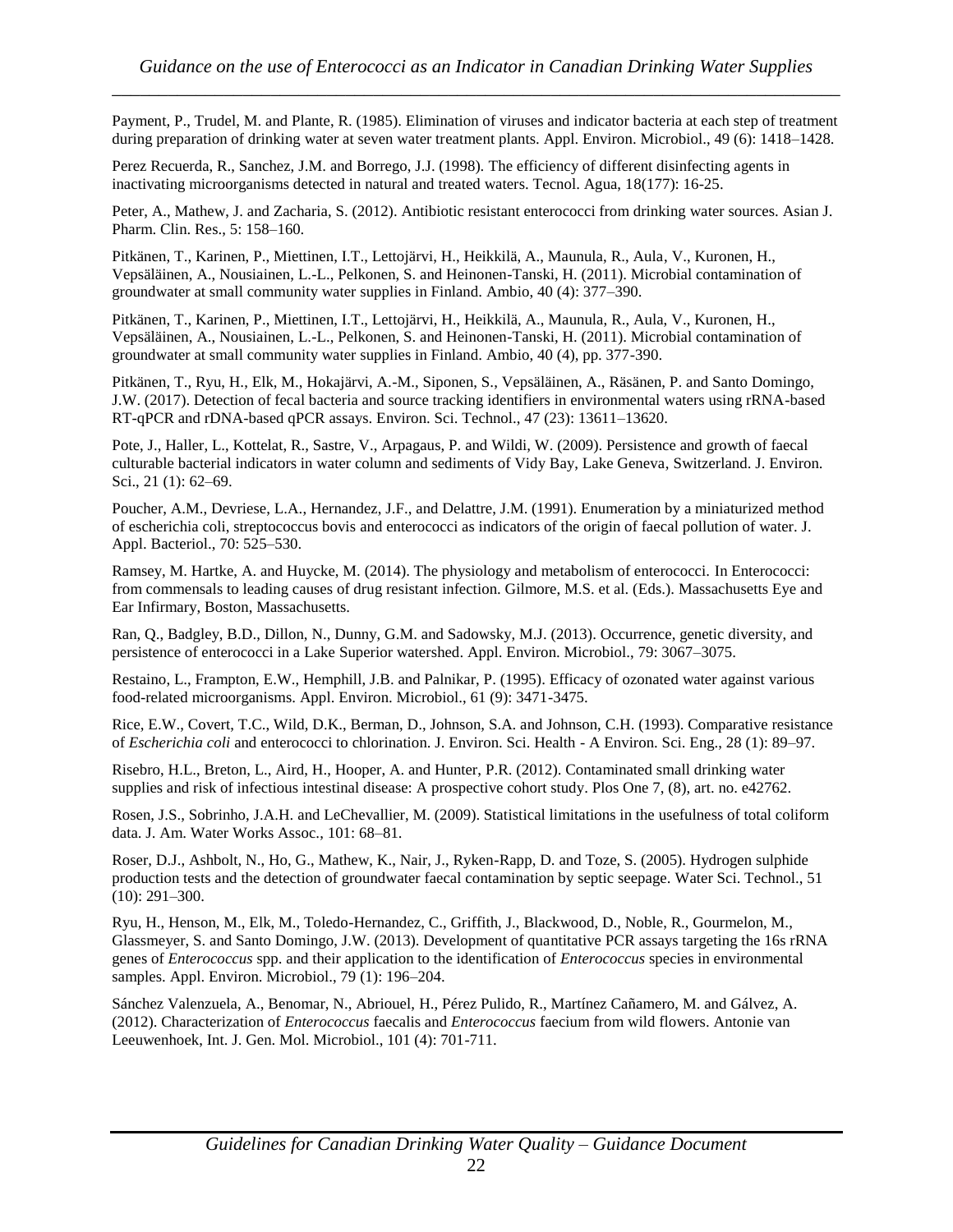Schneeberger, C.L., O'Driscoll, M., Humphrey, C., Henry, K., Deal, N., Seiber, K., Hill, V.R. and Zarate-Bermudez, M. (2015). Fate and transport of enteric microbes from septic systems in a coastal watershed. J. Environ. Health, 77 (9): 22–30.

Sinton, L.W., Davies-Colley, R.J. and Bell, R.G. (1994). Inactivation of enterococci and fecal coliforms from sewage and meatworks effluents in seawater chambers. Appl. Environ. Microbiol., 60 (6): 2040–2048.

Sinton, L.W., Hall, C.H., Lynch, P.A. and Davies-Colley, R.J. (2002). Sunlight inactivation of fecal indicator bacteria and bacteriophages from waste stabilization pond effluent in fresh and saline waters. Appl. Environ. Microbiol., 68(3): 1122–1131.

Sinton, L.W. and Donnison, A.M. (1994). Characterisation of faecal streptococci from some New Zealand effluents and receiving waters. N. Z. J. Mar. Freshwater Res., 28 (2): 145–158.

Smeets, P., Rietveld, L., Hijnen, W., Medema, G. and Stenstrom, T-A. (2006). Efficacy of water treatment processes. In MicroRisk - Microbiological risk assessment: a scientific basis for managing drinking water safety from source to tap. April.

Speight, V.L., Kalsbeek, W.D. and DiGiano, F.A. (2004). Randomized stratified sampling methodology for water quality in distribution systems. J. Water Resour. Plann. Manag., 130: 330–338.

Splichalova, P., Svec, P., Ghosh, A., Zurek, L., Oravcova, V., Radimersky, T., Bohus, M. and Literak, I. (2015). Prevalence, diversity and characterization of enterococci from three coraciiform birds. Antonie van Leeuwenhoek, Int. J. Gen. Mol. Microbiol., 107 (5): 1281–1289.

Staley, C., Dunny, G.M. and Sadowsky, M.J. (2014). Environmental and animal-associated enterococci. Adv. Appl. Microbiol., 87: 147–186.

Stange, C., Sidhu, J.P.S., Toze, S. and Tiehm, A. (2019). Comparative removal of antibiotic resistance genes during chlorination, ozonation, and UV treatment. Int. J. Hyg. Environ. Health, 222(3): 541-548.

Suzuki, Y., Kanda, N. and Furukawa, T. (2012). Abundance of *Enterococcus* species, *Enterococcus faecalis* and *Enterococcus faecium*, essential indicators of fecal pollution, in river water. J. Environ. Sci. Health, Part A: Toxic/Hazard. Subst. Environ. Eng., 47 (11): 1500–1505.

Svec, P. and Devriese, L.A. (2009). Genus *Enterococcus*. In Bergey's manual of systematic bacteriology, 2nd edition. De Vos, P., Garrity, G.M., Jones, D., Krieg, N.R., Ludwig, W., Rainey, F.A., Schleifer, K.H. and Whitman, W.B. (Eds.). Springer. New York, New York.

Tavakoli, A., Yazdani, R., Shahmansouri, M.R. and Isfahani, B.N. (2005). Chlorine residual efficiency in inactivating bacteria from secondary contamination in Isfahan, 2002. East. Mediterr. Health J., 11(3): 425-434.

Tendolkar, P.M., Baghdayan, A.S. and Shankar, N. (2003). Pathogenic enterococci: New developments in the 21st century. Cell. Mol. Life Sci., 60 (12): 2622–2636.

U.S. EPA (2006a). 40 CFR parts 9, 141 and 142. National primary drinking water regulations: Ground water rule. Final rule. Fed. Regist., 71(216): 65573–65660.

U.S. EPA (2006b). Method 1600: Enterococci in water by membrane filtration using membrane-Enterococcus Indoxyl-\$-D-Glucoside Agar (mEI). Office of Water, United States Environmental Protection Agency. Washington, DC. June. EPA-821-R-06-009.

U.S. EPA (2015a). Method 1609.1. Enterococci in water by TaqMan® quantitative polymerase chain reaction (qPCR) with internal amplification control (IAC) assay. Office of Water, United States Environmental Protection Agency. Washington, DC. April. EPA-820-R-15-099.

U.S. EPA (2015b). Method 1611.1. Enterococci in water by TaqMan® quantitative polymerase chain reaction (qPCR) assay. Office of Water, United States Environmental Protection Agency. Washington, DC. April. EPA-820- R-15-008

U.S. EPA (2017). Analytical methods approved for compliance monitoring under the groundwater rule. Office of Water, U.S. Environmental Protection Agency, Washington, DC. EPA 821-F-17-004.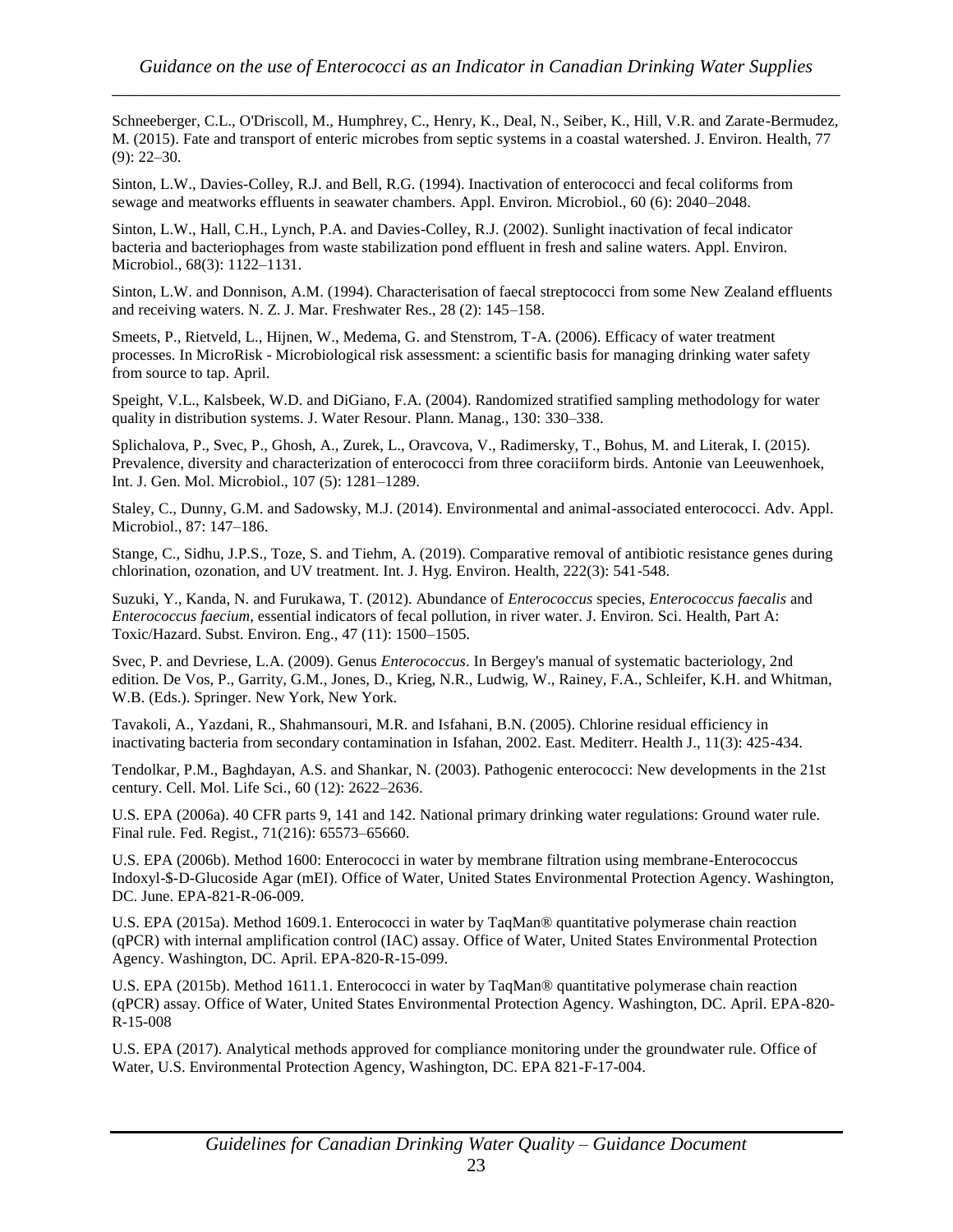van der Kooij, D. and van der Wielen, P.W.J.J. (2014). Chapter 15 – Research needs. In Microbial growth in drinking-water supplies: Problems, causes, control and research needs. IWA Publishing, London, UK. Pp. 423-443

van Lieverloo, J.H.M., Mesman, G.A.M., Bakker, G.L., Baggelaar, P,K., Hamed, A. and Medema, G. (2007). Probability of detecting and quantifying fecal contamination of drinking water by periodically sampling for *E. coli*: a simulation model study. Water Res., 41: 4299–4308.

Wade, T.J., Calderon, R.L., Sams, E., Beach, M., Brenner, K.P., Williams, A.H. and Dufour, A.P. (2006). Rapidly measured indicators of recreational water quality are predictive of swimming-associated gastrointestinal illness. Environ. Health Perspect., 114 (1): 24–28.

Wade, T.J., Sams, E., Brenner, K.P., Haugland, R., Chern, E., Beach, M., Wymer, L., Rankin, C.C., Love, D., Li, Q., Noble, R. and Dufour, A.P. (2010). Rapidly measured indicators of recreational water quality and swimmingassociated illness at marine beaches: A prospective cohort study. Environ. Health (London, U.K.), 9 (1), art. no. 66.

Wedgworth, J.C., Brown, J., Olson, J.B., Johnson, P., Elliott, M., Grammer, P. and Stauber, C.E. (2015). Temporal heterogeneity of water quality in rural Alabama water supplies. J. Am. Water Works Assoc., 107 (8): E401–E415.

Weigand, M.R., Ashbolt, N.J., Konstantinidis, K.T. and Santo Domingo, J.W. (2014). Genome sequencing reveals the environmental origin of enterococci and potential biomarkers for water quality monitoring. Env. Sci. Technol., 48 (7):3707-3714.

Whitman, R.L., Shively, D.A., Pawlik, H., Nevers, M.B. and Byappanahalli, M.N. (2003). Occurrence of *Escherichia coli* and enterococci in *Cladophora* (Chlorophyta) in nearshore water and beach sand of Lake Michigan. Appl. Environ. Microbiol., 69: 4714–4719.

WHO (1971). International standards for drinking-water, 3rd edition. World Health Organization, Geneva, Switzerland.

WHO (1976). Surveillance of drinking-water quality. World Health Organization, Geneva, Switzerland. (WHO Monograph Series No. 63).

WHO (1997). Guidelines for drinking-water quality (Vol 2 and 3). World Health Organization. Geneva, Switzerland.

WHO (2004). Guidelines for drinking-water quality. Third Edition. World Health Organization. Geneva, Switzerland.

WHO (2005). Water safety plans - Managing drinking-water quality from catchment to consumer. World Health Organization, Geneva, Switzerland.

WHO (2017). Guidelines for drinking-water quality. Fourth Edition. World Health Organization. Geneva, Switzerland.

WHO and OECD (2003). Assessing Microbial Safety of Drinking Water – Improving approaches and methods. World Health Organization and Organisation for Economic Co-operation and Development. IWA Publishing, London U.K.. pp 1-295.

Wiedenmann, A., Braun, M. and Botzenhart, K. (1997). Evaluation of the disinfection potential of low chlorine concentrations in tap water using immobilised *Enterococcus Faecium* in a continuous flow device. Water Sci. Technol., 35 (11-12): 77-80.

Wilkes, G., Edge, T., Gannon, V., Jokinen, C., Lyautey, E., Medeiros, D., Neumann, N., Ruecker, N., Topp, E. and Lapen, D.R. (2009). Seasonal relationships among indicator bacteria, pathogenic bacteria, *Cryptosporidium* oocysts, *Giardia* cysts, and hydrological indices for surface waters within an agricultural landscape. Water Res., 43 (8): 2209–2223.

Wu, J., Long, S.C., Das, D. and Dorner, S.M. (2011). Are microbial indicators and pathogens correlated? A statistical analysis of 40 years of research. J. Water Health, 9 (2): 265–278.

Yard, E.E., Murphy, M.W., Schneeberger, C., Narayanan, J., Hoo, E., Freiman, A., Lewis, L.S. and Hill, V.R. (2014). Microbial and chemical contamination during and after flooding in the Ohio River-Kentucky, 2011. J. Environ. Sci. Heal. A., 49 (11), pp. 1236-1243.